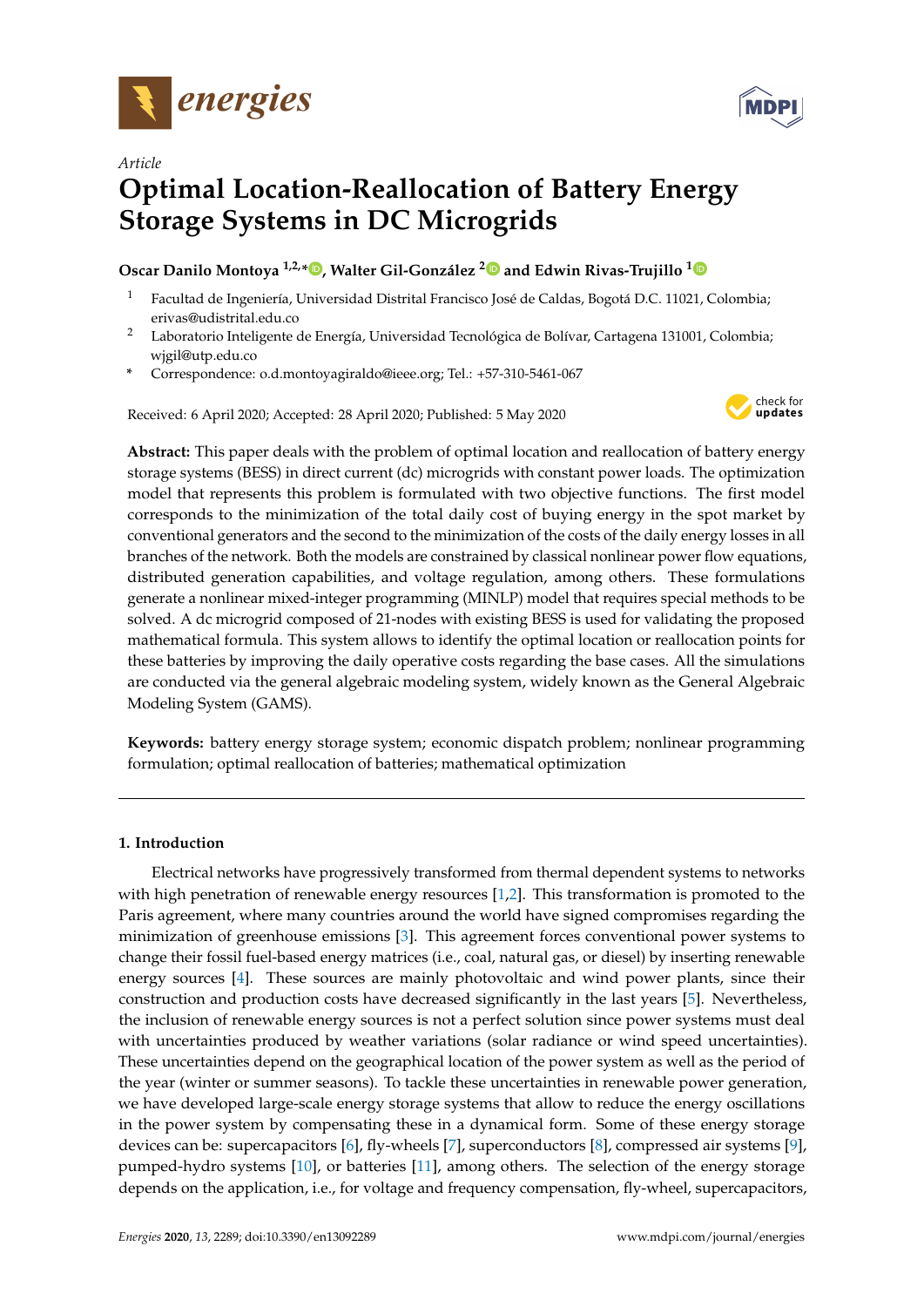or superconductors are preferred [\[12\]](#page-17-11), while long-time power supplies are preferred for pumped-hydro and battery energy storage systems [\[13\]](#page-17-12).

The inclusion of renewable energy sources and energy storage devices in power systems is not the only paradigm shift since other remarkable transformations have occurred, especially in distribution voltage levels [\[14\]](#page-17-13). This change is caused by the transition from classical alternating current (ac) networks to direct current (dc) systems [\[15\]](#page-17-14). The main advantage of using dc grids in comparison to ac is that the reactive power and frequency concepts disappear [\[16\]](#page-17-15), which makes dc grids easily controllable, with low energy losses and higher voltage profiles [\[17\]](#page-17-16). In general, dc grids are more efficient and reliable than their ac counterparts [\[16–](#page-17-15)[18\]](#page-17-17).

Regarding the integration of renewable energy sources and energy storage systems in dc grids, there is a clear advantage, since some of them, such as photovoltaic sources and batteries, can operate directly in dc systems, which reduces the number of power conversion stages for integrating these devices into the grids [\[19\]](#page-17-18). Additionally, wind turbines or superconductors are only required in dc conversion stages since the inversion ones are unnecessary. This implies fewer electronic power converters can reduce the probability of failure and the costs of investment, maintenance, and operation [\[20\]](#page-17-19).

It is important to note that when distribution levels are highly influenced by renewable and energy storage technologies, they integrate into smart grids with the capability of self-management regarding control and optimization [\[21](#page-17-20)[,22\]](#page-18-0). Nevertheless, in the case of DC networks, smart grids can be reduced to microgrids since dc networks are an emerging concept in distribution levels and their current size and loadability are currently constrained to small areas (i.e., buildings or data centers) [\[23,](#page-18-1)[24\]](#page-18-2). Here, we wish to analyze the problem of battery location and reallocation in dc microgrids from the point of economical and technical goals that focus on proposing a new mathematical model for representing this problem. However, it is important to note that the proposed model will be extended to a large-scale dc distribution feeder when it becomes a reality in the near future without modifications [\[25\]](#page-18-3).

There are three different approaches to operate dc networks with high penetration of renewable energy resources and batteries, which are condensed in hierarchical control methods. The first two approaches are related to primary and secondary control strategies, which deal with power current and voltage controls [\[26\]](#page-18-4), and measure local state variables to maintain voltage under nominal operative conditions [\[27\]](#page-18-5). Some of these controllers are designed via the sliding mode control [\[28\]](#page-18-6), passivity based control [\[29\]](#page-18-7), model predictive approach [\[30\]](#page-18-8), and droop control [\[27\]](#page-18-5), which are directly applied to the power electronic converters. The third approach is related to the optimization stage, where there exists specialized literature on tertiary control methods [\[31\]](#page-18-9). This stage defines the set points regarding power and voltage to be assigned for all the active devices (i.e., power electronic converters that interfaces batteries and distributed generators) to minimize some objective function, such as, typically, grid energy losses or energy purchase costs [\[18,](#page-17-17)[31,](#page-18-9)[32\]](#page-18-10).

This study seeks to understand the tertiary control stage regarding optimization methods for the optimal operation of battery energy storage systems in dc networks with high penetration of renewable energy resources. In specialized literature, the optimal operation of batteries in dc grids has been addressed via economic dispatch formulation in three recent references as follows: Authors of [\[33\]](#page-18-11) present a semi-definite programming model to operate batteries and renewables in dc grids. The authors of [\[33\]](#page-18-11) proposed a relaxation of the power balance equations via semi-definite matrices, which guarantee the uniqueness of the global solution regarding the problem. The authors of [\[18\]](#page-17-17) proposed a second-order cone programming model to optimally dispatch renewables and batteries in dc grids. Both relaxations coincide numerically to the exact nonlinear model. The main disadvantage of this model is that the number of variables increase in square form compared to the number of nodes in the dc grid. In [\[11\]](#page-17-10), a nonlinear non-convex model for the optimal operation of batteries and renewable energies in dc grids considering voltage-dependent load models has been presented. This mathematical model is solved using the General Algebraic Modeling System (GAMS). It should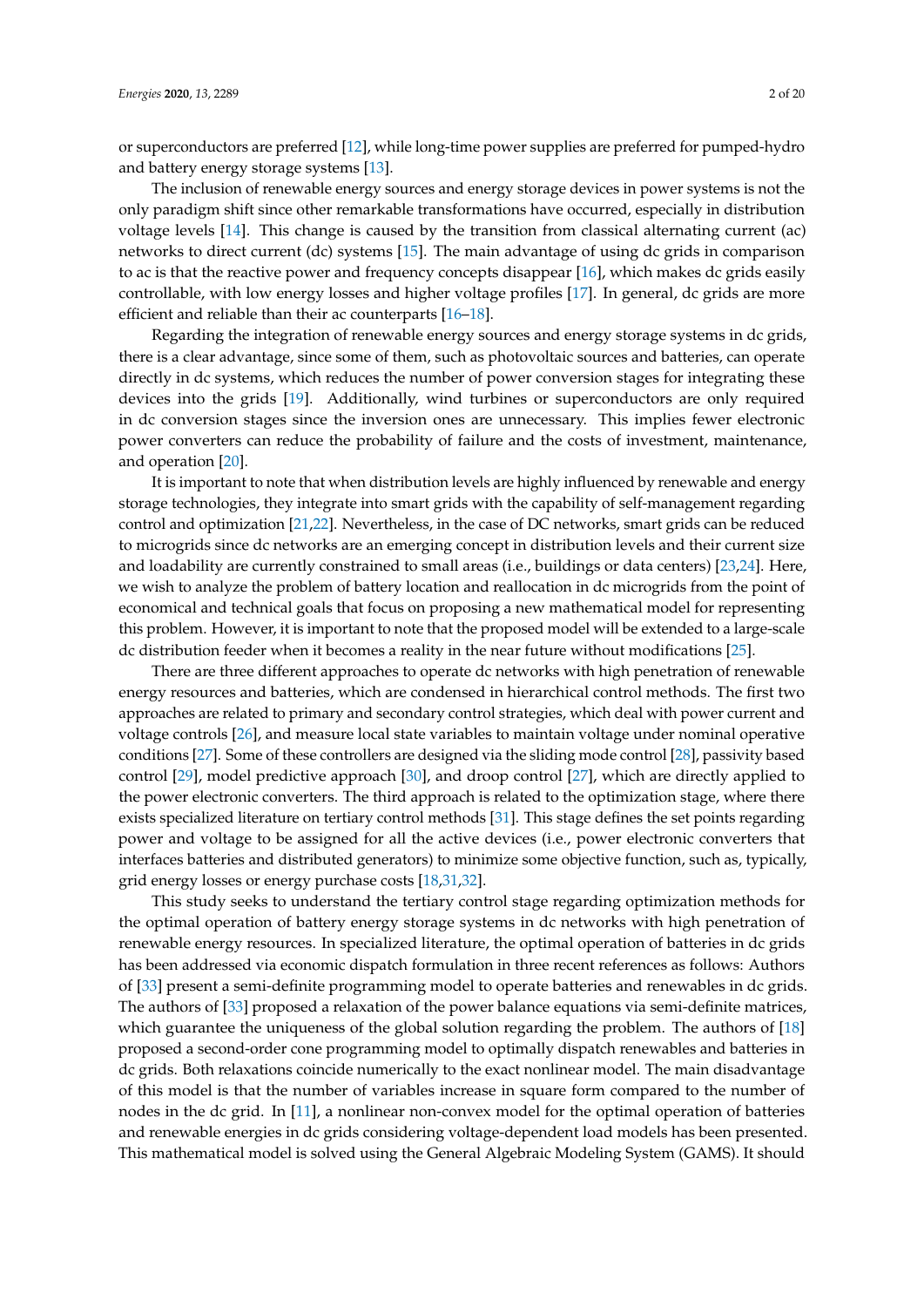be noted that in the previous models, the location of the batteries was predefined, and the data of the network was given by the utility. Nevertheless, there is no guarantee these locations are optimal.

Regarding the optimal location and operation of batteries in an ac electrical network, different approaches have been proposed in scientific literature, some of which are described below: the authors in [\[32\]](#page-18-10) presented a methodology based on genetic algorithms for the optimal location battery energy storage in ac microgrids considering the performance indicator, the net present value of investments, and the costs of the energy losses. Different simulation cases considering sunny, cloudy, and rainy days were included to analyze the interdependence between batteries and distributed generators. In addition, the numerical results reported allowed to identify the best set of renewables and batteries to provide high-quality service to grid users. The authors of [\[34\]](#page-18-12) proposed a methodology to increase the flexibility of microgrids with renewables that could be affected by the winter season. The authors of this research achieved a mathematical formulation with a mixed-integer programming form that can solve the battery scheduling problem efficiently via the CPLEX solver. Numerical results in a large-scale power system demonstrate the efficiency of the proposed approach for the management of heat demands in power systems, which are drastically affected by seasons through the optimal scheduling of batteries. In [\[35\]](#page-18-13), an optimal economic dispatch of batteries in ac distribution networks was proposed considering the minimization of the energy purchase in conventional sources. The results were obtained via GAMS implementation by considering renewables as constant inputs and batteries in fixed points. The authors of [\[36\]](#page-18-14) presented an optimization methodology based on genetic algorithms for the optimal location of batteries in radial distribution feeders. This approach allowed to reduce the daily operation losses of the network. In the case of batteries, the authors of [\[36\]](#page-18-14) proposed a binary strategy to dispatch them, which can make the implementation of the model in conventional solvers difficult; nevertheless, the results are interesting for utilities since the grid is absent of renewable energy resources, making it the main contributor.

Note that the previous approaches in ac and dc grids demonstrate that the problem of optimal location and reallocation needs more research since this is an important issue in power system analysis. For this purpose, this paper proposes an optimization model for the location-reallocation batteries, focusing on dc networks. This problem has not yet been reported or analyzed for dc networks. The proposed model has a mixed-integer nonlinear programming (MINLP) structure because of binary and nonlinear variables. The binary variables appear due to location and reallocation of batteries while the nonlinear variables are the products between the voltage variables in the power balance constraint. The proposed model analyzes two objective functions, where the first corresponds to the minimization of the energy purchase costs in the spot market by conventional generators and the second to the minimization of the daily energy losses. In addition, it also employs artificial neural networks to forecast the power generated by wind and solar generators to increase the effectiveness of the proposed model. The main contributions of this study are as follows:

- To propose an MINLP model for the location-reallocation batteries in dc networks, which considers two objective functions independently or a linear combination of them. This problem has not been previously proposed in the scientific literature to the best of the knowledge of the authors. In addition, the proposed model allows to understand the compromise between the location of the batteries as a function of the perforce indicator, i.e., objective function, which demonstrates the interdependence of the batteries' location/operation regarding energy costs and renewable energy availability.
- To include in the proposed MINLP model the economic dispatch problem to maximize the use of the batteries during the day and, thus, obtain a suitable location and reallocation for them.
- Three simulation cases were analyzed for the proposed model to evaluate different objective functions according to the location-reallocation of the batteries. These simulations allow to identify the best trade-offs between the final positioning of the batteries and the daily behavior of the grid, which can help the distribution grid make the best decision as a function of its goals, i.e., technical or economic objectives.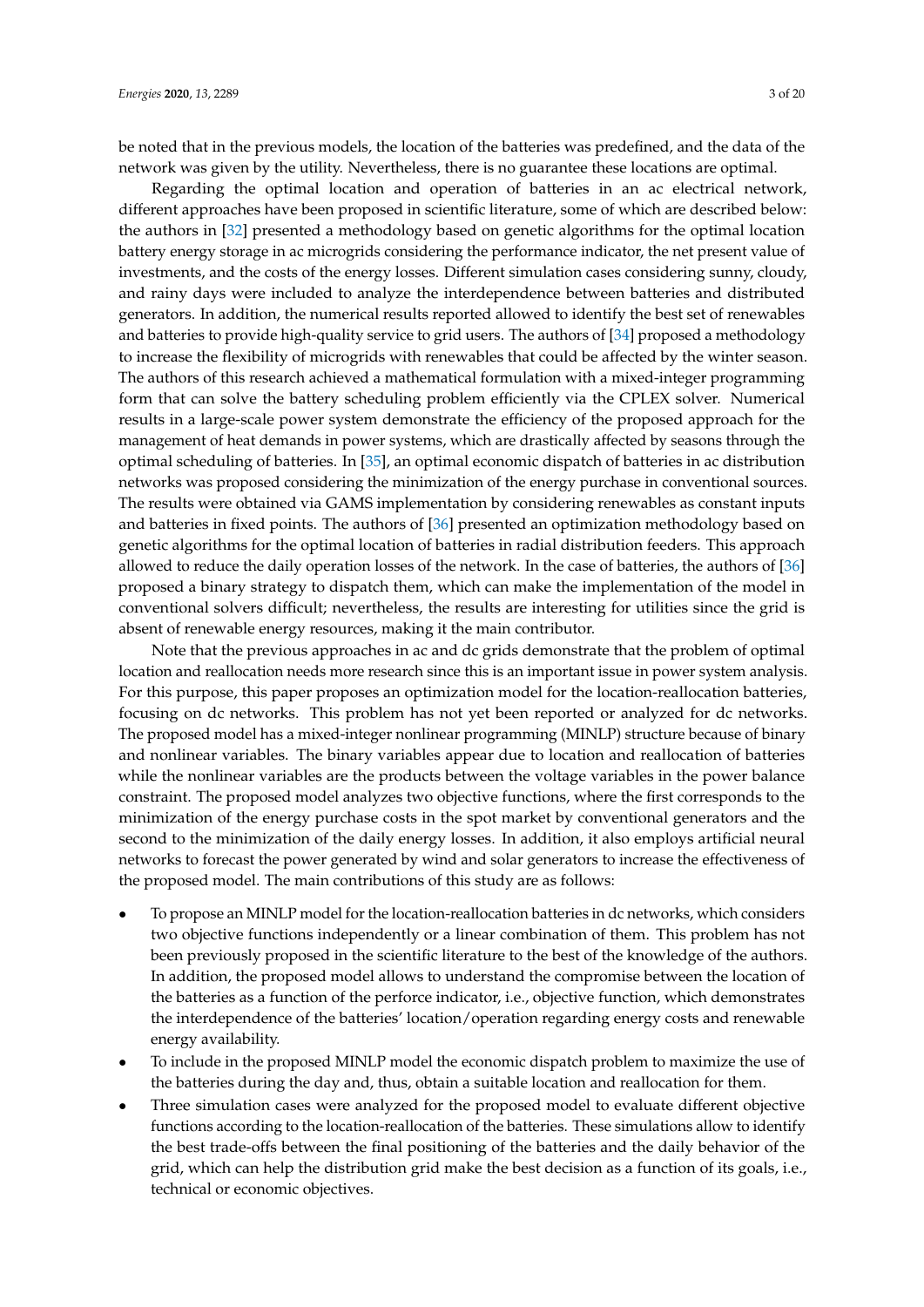This study is organized as follows: Section [2](#page-3-0) presents the mathematical formulation for the optimization model, Section [3](#page-5-0) formulates a strategy to solve the proposed optimization model, and Section [4](#page-9-0) explains the test systems and proposed scenarios. The computational validation and results are analyzed in Section [5.](#page-11-0) Lastly, the main conclusions derived from this study and possible future works are presented in Section [6.](#page-15-0)

#### <span id="page-3-0"></span>**2. Mathematical Formulation**

The problem of the optimal location-reallocation of batteries in dc microgrids with high penetration of renewable energy resources is a discrete (binary) version of the multi-period economic dispatch models for BESS proposed in [\[11,](#page-17-10)[18](#page-17-17)[,33\]](#page-18-11). The model for locating-reallocating batteries is indeed at nonlinear and strong non-convex (also integer) due to the hyperbolic relations between power and voltages in the power-balance equations. Here, we consider two possible objective functions that can be used as indicators to define the best location of the batteries: the first is related to the energy purchase costs in the spot market by the conventional generator and the second to the costs of the daily energy losses in all the branches of the network.

#### *2.1. Objective Functions*

<span id="page-3-1"></span>
$$
\min z_1 = \sum_{t \in \mathcal{T}} \sum_{i \in \mathcal{N}} \mathcal{C} \circ E_{i,t} p_{i,t} \Delta t \tag{1}
$$

<span id="page-3-2"></span>
$$
\min z_2 = \sum_{t \in \mathcal{T}} \sum_{i \in \mathcal{N}} \text{CoE}_{i,t} v_{i,t} \left( \sum_{j \in \mathcal{N}} G_{ij} v_{j,t} \Delta t \right) \tag{2}
$$

where  $z_1$  is the objective function value related to energy buying costs,  $z_2$  is the objective function associated to the costs of the daily energy losses, *CoEi*,*<sup>t</sup>* is the cost of buying energy (spot market purchase) at node *i* in period *t*, *pi*,*<sup>t</sup>* corresponds to the power bought (generated) at node *i* during period *t*, and ∆*t* is the length of the time period under analysis (e.g., 1 h, 30 min or 15 min); *vi*,*<sup>t</sup>* is the voltage value at node *i* during the period of time *t*; *Gij* is the value of the conductance that relates nodes *i* and *j*. Observe that  $\mathcal T$  and  $\mathcal N$  are the sets that contain all periods of time of the dispatch planning and the total number of nodes in the dc microgrid, respectively.

It should be noted that the mathematical formulation of the objective functions  $z_1$  and  $z_2$  originate from convex functions since the energy purchase costs are a linear function, and the daily energy costs are a positive definite quadratic form based on the properties of the conductance matrix [\[37\]](#page-18-15).

#### *2.2. Set of Constraints*

<span id="page-3-3"></span>
$$
p_{i,t} + p_{i,t}^{dg} + \sum_{b \in \mathcal{B}} p_{i,t}^b - p_{i,t}^d = v_{i,t} \sum_{j \in \mathcal{N}} G_{ij} v_{j,t}, \ \{\forall i \in \mathcal{N} \ \& \ \forall t \in \mathcal{T}\}
$$
 (3)

<span id="page-3-4"></span>
$$
SoC_{i,t}^{b} = SoC_{i,t-1}^{b} - \varphi_i^{b} p_{i,t}^{b} \Delta t, \ \{\forall b \in \mathcal{B}, \ \forall i \in \mathcal{N} \& \ \forall t \in \mathcal{T}\}\tag{4}
$$

<span id="page-3-5"></span>
$$
SoC_{i,t_0}^b = x_i^b SoC_i^{b,ini}, \ \{\forall b \in \mathcal{B} \ \& \forall i \in \mathcal{N}\}\tag{5}
$$

<span id="page-3-6"></span>
$$
SoC_{i,t_f}^b = x_i^b SoC_i^{b,fin}, \{\forall b \in \mathcal{B} \& \forall i \in \mathcal{N}\}\tag{6}
$$

<span id="page-3-7"></span>
$$
p_{i,t}^{\min} \le p_{i,t} \le p_{i,t}^{\max}, \ \{ \forall i \in \mathcal{N} \& \ \forall t \in \mathcal{T} \}
$$

$$
p_{i,t}^{dg,\min} \le p_{i,t}^{dg} \le p_{i,t}^{dg,\max}, \ \{\forall i \in \mathcal{N} \& \ \forall t \in \mathcal{T}\}
$$
 (8)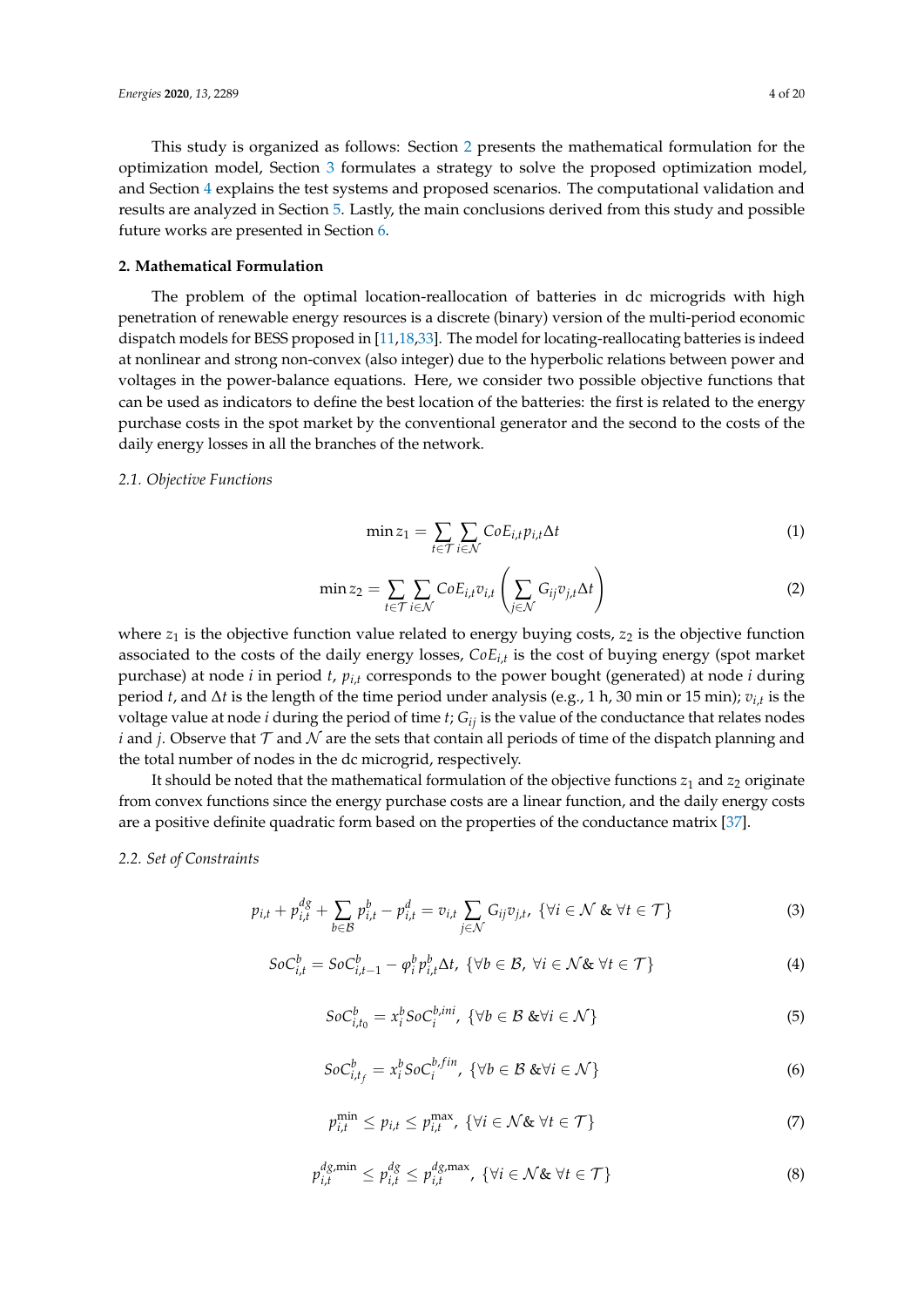<span id="page-4-1"></span>
$$
x_i^b p_i^{b,\min} \le p_{i,t}^b \le x_i^b p_i^{b,\max}, \ \{\forall b \in \mathcal{B}, \ \forall i \in \mathcal{N} \& \ \forall t \in \mathcal{T}\}
$$
 (9)

<span id="page-4-2"></span>
$$
v_i^{\min} \le v_{i,t} \le v_i^{\max}, \ \{ \forall i \in \mathcal{N} \& \ \forall t \in \mathcal{T} \}
$$
 (10)

<span id="page-4-3"></span>
$$
x_i^b \text{SoC}_i^{b,\min} \leq \text{SoC}_{i,t}^b \leq x_i^b \text{SoC}_i^{b,\max}, \ \{ \forall b \in \mathcal{B}, \ \forall i \in \mathcal{N} \& \ \forall t \in \mathcal{T} \}
$$
 (11)

<span id="page-4-0"></span>
$$
\sum_{b \in \mathcal{B}} \sum_{i \in \mathcal{N}} x_i^b = N_b^{\max},\tag{12}
$$

where  $p_{i}^{dg}$  $\mu_{i,t}^g$ ,  $p_{i,t'}^b$  and  $p_{i,t}^d$  are the power generation by renewable energy resources (i.e., distributed generation), the power delivered/absorbed by the batteries, and the power demand at node *i* during the time period *t*, respectively;  $SoC^{b}_{i,t}$  represents the state-of-charge of the battery in the *i*th node at the *t*th time period;  $x_i^b$  is a binary variable related to the possibility of locating/reallocating the battery *b* at node *i*;  $\delta$ *oC*<sup>*b*,*ini*</sup> and  $\delta$ *oC*<sup>*b*,*fin*</sup> are the initial and final desired states of charge of the batteries, respective;y, while  $SoC_i^{b,\min}$  and  $SoC_i^{b,\max}$  are the minimum and maximum state-of-charge bounds;  $p_{i,t}^{\min}$ ,  $p_{i,t}^{\max}$ ,  $p_{i,t}^{dg,min}$  $_{i,t}^{dg, \text{min}}$ , and  $p_{i,t}^{dg, \text{max}}$  $\int_{i,t}^{u_{\mathcal{S}},\text{max}}$  are the minimum and maximum bounds of admissible generation for conventional and renewable generators located in the *i*th node in time period *t*, respectively, while  $p_j^{b, \text{min}}$  $\binom{b,\text{min}}{i}$  and  $p_i^{b,\text{max}}$  $\sum_{i}^{p, \max}$  represent the minimum and maximum charge/discharge capabilities of a battery connected at node *i*;  $v_i^{\text{min}}$  and  $v_i^{\text{max}}$  are the voltage regulation bounds of the dc microgrid. Finally,  $\varphi_i^b$  represents the coefficient of charge of a battery connected at node *i*. Observe that  $N_b^{\max}$ corresponds to the maximum number of batteries available for location or reallocation, and  $B$  is the set that contains all the types of batteries.

The interpretation of the complete mathematical model described from Equation [\(1\)](#page-3-1) to [\(12\)](#page-4-0) is the following: Expression [\(1\)](#page-3-1) presents the objective function related to the minimization of the energy purchase cost in the spot market by conventional sources; Equation [\(2\)](#page-3-2) defines the objective function related to the total costs of the energy losses in all the branches of the network; Equation [\(3\)](#page-3-3) presents the power balance constraint per node associated with the combination of Kirchhoff's first law and the first Tellegen's theorem [\[38\]](#page-18-16); Expression [\(4\)](#page-3-4) shows the linear relation between the state-of-charge of the battery and the power injection/absorption [\[33\]](#page-18-11); Equations [\(5\)](#page-3-5) and [\(6\)](#page-3-6) present the operative consigns for battery operation regarding initial and final state-of-charges, which are defined by the utility. Expressions  $(7)-(9)$  $(7)-(9)$  $(7)-(9)$  are defined as the minimum and maximum power bounds for conventional and distributed generators as well as for batteries, respectively. In Equation [\(10\)](#page-4-2), the lower and upper bounds admissible for voltage profiles, i.e., voltage regulation limits are presented. Equation [\(11\)](#page-4-3) shows the minimum and maximum bounds for the states-of-charge in batteries. Expression [\(12\)](#page-4-0) presents the constraint related to the maximum number of batteries available for location or reallocation in the dc network.

In the mathematical model of Equations [\(1\)](#page-3-1) and [\(12\)](#page-4-0) for optimal location-reallocation of batteries, it is important to highlight the following facts:

- This formulation has a mixed-integer nonlinear programming (MINLP) structure due to the presence of binary variables regarding the location-reallocation of batteries as well as products between voltage variables in the power balance constraint, which implies robust optimization methodologies or toolboxes are required to get the optimal solution, even if it is local or global [\[11\]](#page-17-10).
- The effectiveness of the proposed model highly depends on the weather conditions in renewable generation, since their power injections, i.e., *p dg*  $i_{i,t}^{\text{u}_g}$ , are conditioned to the generation technology. Here we consider these renewables are based on wind and power technologies and their outputs forecast via artificial neural networks, as recommended in [\[12](#page-17-11)[,19](#page-17-18)[,33\]](#page-18-11).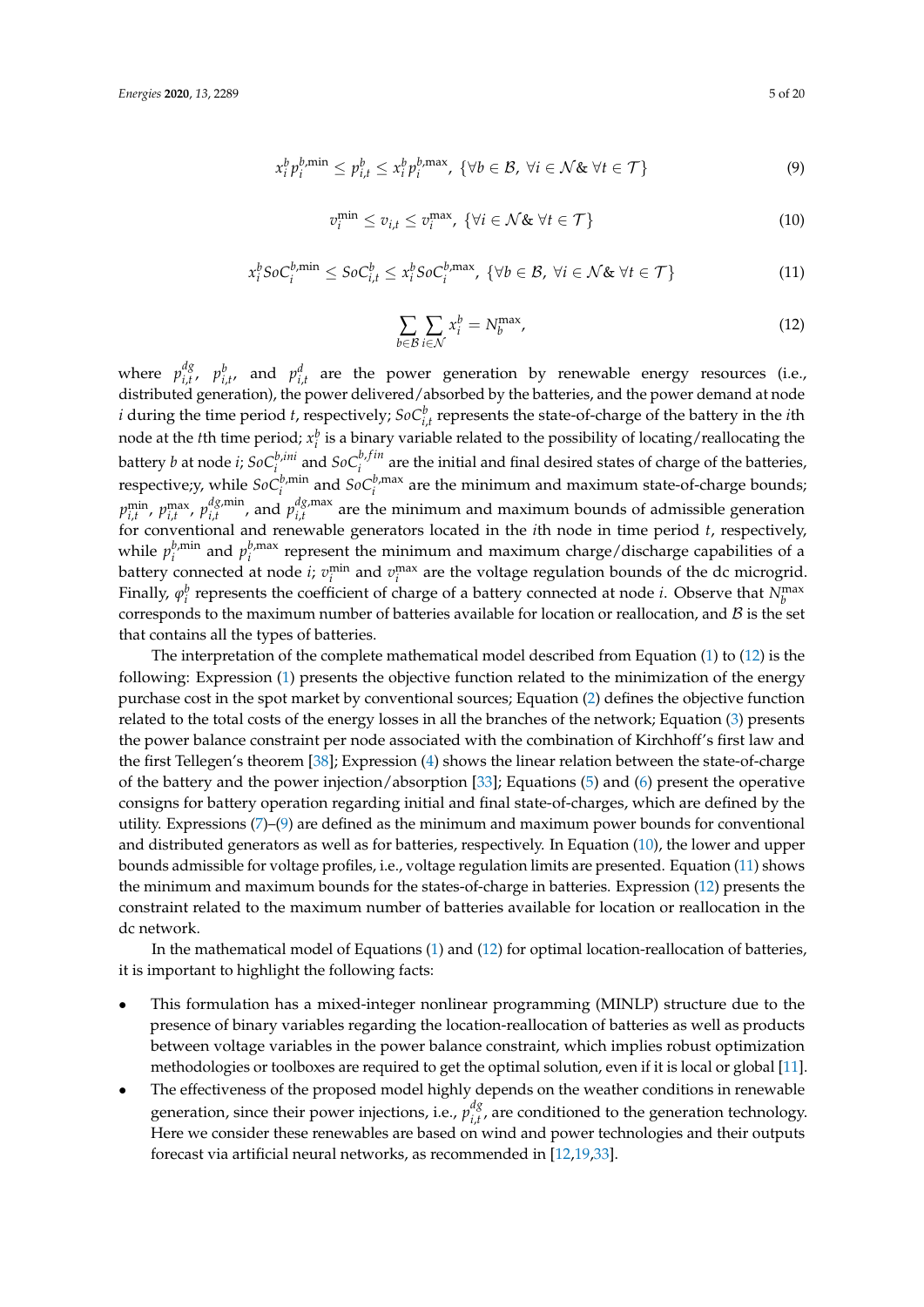- The location or reallocation of the batteries in the dc grid will depend on the performance indicator, i.e., objective functions  $z_1$  and  $z_2$ , even if they are used independently or as a linear combination.
- Regarding the complexity of the proposed MINLP model, the main difficulty is growing due to the solution space with the number of nodes in relation to the possibilities for locating or reallocating batteries. The size of this part of the solution space can be calculated as follows [\[39\]](#page-18-17):

$$
C_{n,b} = \binom{n}{r} = \frac{n!}{b! \ (n-b)!}
$$

where *n* is the number of nodes and *b* the number of batteries. In this sense, if we have a dc grid with 50 nodes and batteries from 1 to 5, then the number of possibilities for their location is 50, 1225, 19,600, 230,300, and 2,118,760, respectively, which demonstrate that the problem of optimal location-reallocation of batteries is highly complex. Note that each possible combination of batteries is needed to solve the resulting economic dispatch problem, which is also nonlinear and strong non-convex.

In this paper, the main interest is regarding the formulation of the MINLP formulation presented from Equation [\(1\)](#page-3-1) to [\(12\)](#page-4-0) since, for dc grids, after a careful revision has not found evidence of previous formulations, as most of the works are related with economic dispatch analysis considering the fixed location of the batteries, as reported in [\[11](#page-17-10)[,12](#page-17-11)[,18](#page-17-17)[,33\]](#page-18-11). For this reason, we have employed the General Algebraic Modeling System (GAMS) for reaching the solution of the proposed model, since it has previously been used in [\[11\]](#page-17-10) for battery dispatch in dc grids considering voltage-dependent load models. The next section presents the main characteristics of the GAMS software as a solution methodology.

It is important to mention that the optimization model proposed in this research (see Equations  $(1)$ – $(12)$ ) considers the basic relation between state-of-charge in batteries and the active power injections, as reported in [\[40\]](#page-18-18); nevertheless, in the future, for the purpose of analysis, it is highly recommended to make additional improvements regarding batteries, such as life cost analysis, self-discharge phenomena, or efficiency in power electronic converters that interface them [\[26\]](#page-18-4), to identify other relevant aspects that can affect the short-term economic dispatch analysis in this research.

#### <span id="page-5-0"></span>**3. Solution Strategy**

To deal with the mathematical model Equations [\(1\)](#page-3-1)–[\(12\)](#page-4-0) that describe the optimal location-reallocation of batteries in dc networks as an MINLP model, we select the GAMS optimization package as the solution strategy. This software is selected as it has been largely used in specialized literature to address complex optimization problems with hundreds of variables. Some of the most relevant works where GAMS has been used are the optimal locations of distributed generators in ac and dc networks considering daily load behaviors [\[19,](#page-17-18)[41\]](#page-18-19), the optimal design of osmotic power plants for electricity generation and desalinization processes [\[42](#page-19-0)[,43\]](#page-19-1), the optimization of the pump and valve schedules in complex, large-scale water distribution systems [\[44\]](#page-19-2), the optimal dispatch of batteries in dc and ac networks [\[11](#page-17-10)[,12](#page-17-11)[,18](#page-17-17)[,35\]](#page-18-13), the multi-objective optimization of the stack of thermoacoustic engines [\[45\]](#page-19-3), the multi-objective optimization in power systems with renewable sources [\[46\]](#page-19-4), and economic dispatch approaches in thermal power systems [\[47\]](#page-19-5), etc.

#### *3.1. Software Implementation*

To illustrate an implementation of an optimization model in GAMS, let us consider the simple MINLP model that represents the line selection for a transmission system using the transportation model, as depicted in Figure [1.](#page-6-0)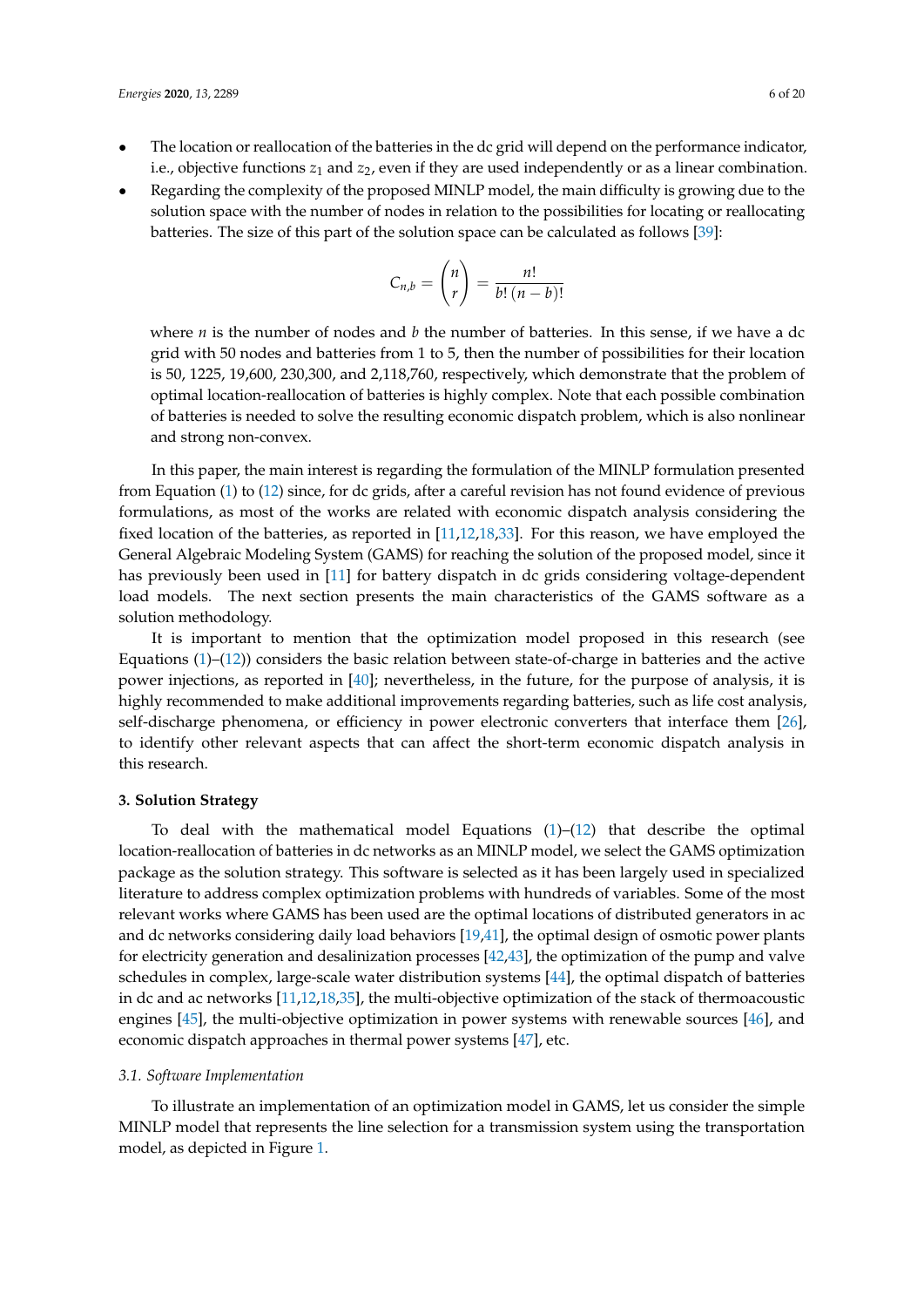<span id="page-6-0"></span>

**Figure 1.** Small transmission system for the illustrative example.

This problem was proposed as an illustrative example of planning distribution networks in [\[48\]](#page-19-6). The formulation of this problem is presented from Equation [\(13a\)](#page-6-1) to [\(13g\)](#page-6-2).

<span id="page-6-1"></span>
$$
\min z = \sum_{i=1}^{n} \sum_{j=1}^{n} f_{ij}^{2},
$$
\n(13a)

$$
p_i^g - p_i^d = \sum_{i=1}^n (f_{ij} - f_{ji}), \ i = 1, 2, ..., n,
$$
 (13b)

$$
-x_{ij}F_{ij}^{\max} \le f_{ij} \le x_{ij}F_{ij}^{\max}, i,j = 1,2,...,n,
$$
\n(13c)

$$
0 \le p_i^g \le p_i^{g,\max}, \ i = 1, 2, ..., n,
$$
\n(13d)

$$
x_{i,j} \in \{0,1\}, i = 1,2,...,n,
$$
\n(13e)

$$
x_{i,i} = 0, \ i = 1, 2, ..., n,
$$
\n(13f)

<span id="page-6-2"></span>
$$
x_{i,j} = 0, i, j = \{1, 5; 5, 1; 2, 4; 4, 2\}
$$
\n(13g)

where  $f_{ij}$  is the power flow through the line that connected nodes *i* and *j*;  $p_i^g$  $\frac{8}{i}$  is the total power generation at node *i*,  $p_i^d$  is the total power consumption at node *i*;  $x_{ij}$  is a binary variable that defines the line between nodes *i* and *j* is built; *z* is the objective function defined as the sum of the square power flows (sensitivity index without physical interpretation). Note that  $p_i^{g,\text{max}}$  $i$ <sup>s, indx</sup> is the maximum power generation at node *i*,  $F_{ij}^{\text{max}}$  is the maximum power flow through the line that connects nodes *i* and *j*, and *n* is the number of nodes.

It is important to note that the main idea of this optimization problem is to determine the set of lines that need to be built to supply power to all the nodes. An important aspect in this formulation is that it is not unique since [\[48\]](#page-19-6) has used a set of lines to reach the solution.

Figure [2](#page-7-0) presents the GAMS implementation of the mathematical model Equations [\(13a\)](#page-6-1)–[\(13g\)](#page-6-2). Some important aspects about GAMS implementation can be extracted from this interface.

- It works with plain text using five main steps: (*i)* definition of all the sets related to the variables domain; (*ii)* definition of scalars (constant numbers), parameters (constant vectors), and matrices (constant matrices); (*iii)* definition of variables and their nature, i.e., continuous, binaries, or integers; (*iv)* declaration of the names of equations and their mathematical structures; and (*v)* solution of the model with the appropriate structure, i.e., maximization or minimization.
- The mathematical structure is pretty similar to the symbolic formulation (see model Equations  $(13a)$ – $(13g)$ ).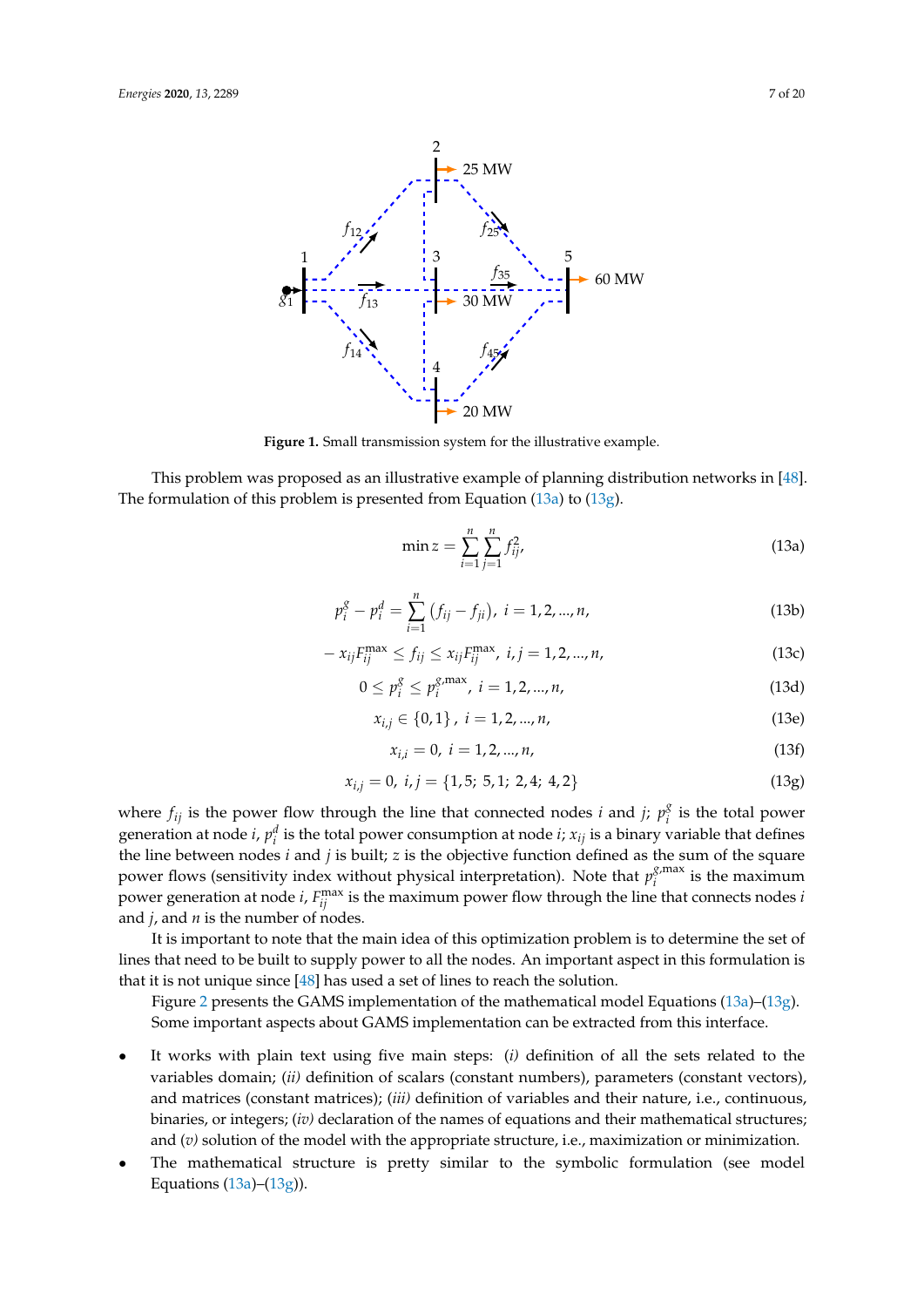- This is an ideal toolbox that introduces to mathematicians and engineering students mathematical optimization since it allows to concentrate on the development of well-structured mathematical models to solve physical problems without focusing on the solution techniques.
- The implementation of any mathematical model in GAMS requires only a few concepts on computer programming, which is an advantage in comparison with metaheuristic approaches in MINLP optimization.

Once the optimization is solved by GAMS, we can visualize the solution variables, as depicted in Figure [3.](#page-7-1)

<span id="page-7-0"></span>

**Figure 2.** Example of the implementation of a nonlinear mixed-integer programming (MINLP) model  $S_{\text{S}}$  is about the usure  $\beta$  by extracted from the extracted from the extracted from this interface. by General Algebraic Modeling System (GAMS).

<span id="page-7-1"></span>

| VARIABLE $Z.L = 11525.000$ Obj. function                     |
|--------------------------------------------------------------|
| VARIABLE p.L Power generation                                |
| G1 135.000                                                   |
| VARIABLE $x.L$ Construction of the line between node i and j |
| N1<br>N5                                                     |
| N <sub>2</sub><br>1.000                                      |
| N <sub>3</sub><br>1.000                                      |
| N4<br>1.000<br>1.000                                         |
| VARIABLE f.L Power flow in lines                             |
| N5<br>N1                                                     |
| N <sub>2</sub><br>$-25.000$                                  |
| N3<br>$-30.000$                                              |
| N <sub>4</sub><br>$-80.000$<br>60.000                        |

**Figure 3.** Solution of the MINLP model by GAMS. MINLP optimization.

Note that the objective function reaches an optimum value of about  $11525 \text{ MW}^2$ , and this system  $\lim_{x \to a}$  lines *x*<sub>1,2</sub>, *x*<sub>1,3</sub>, *x*<sub>1,4</sub>, and *x*<sub>1,5</sub> with the following power flows: *f*<sub>1,2</sub> = 25 MW, *f*<sub>1,3</sub> = 30 has building lines  $x_{1,2}$ ,  $x_{1,3}$ ,  $x_{1,4}$ , and  $x_{1,5}$  with the following power flows:  $f_{1,2} = 25$  MW,  $f_{1,3} = 30$  MW,  $f_{1,4} = 80$  MW, and  $f_{4,5} = 60$  MW (this is the same solution reported in [\[48\]](#page-19-6) using the AMPL software). In addition, the remainder of variables is zero, which implies that this is the optimal solution of the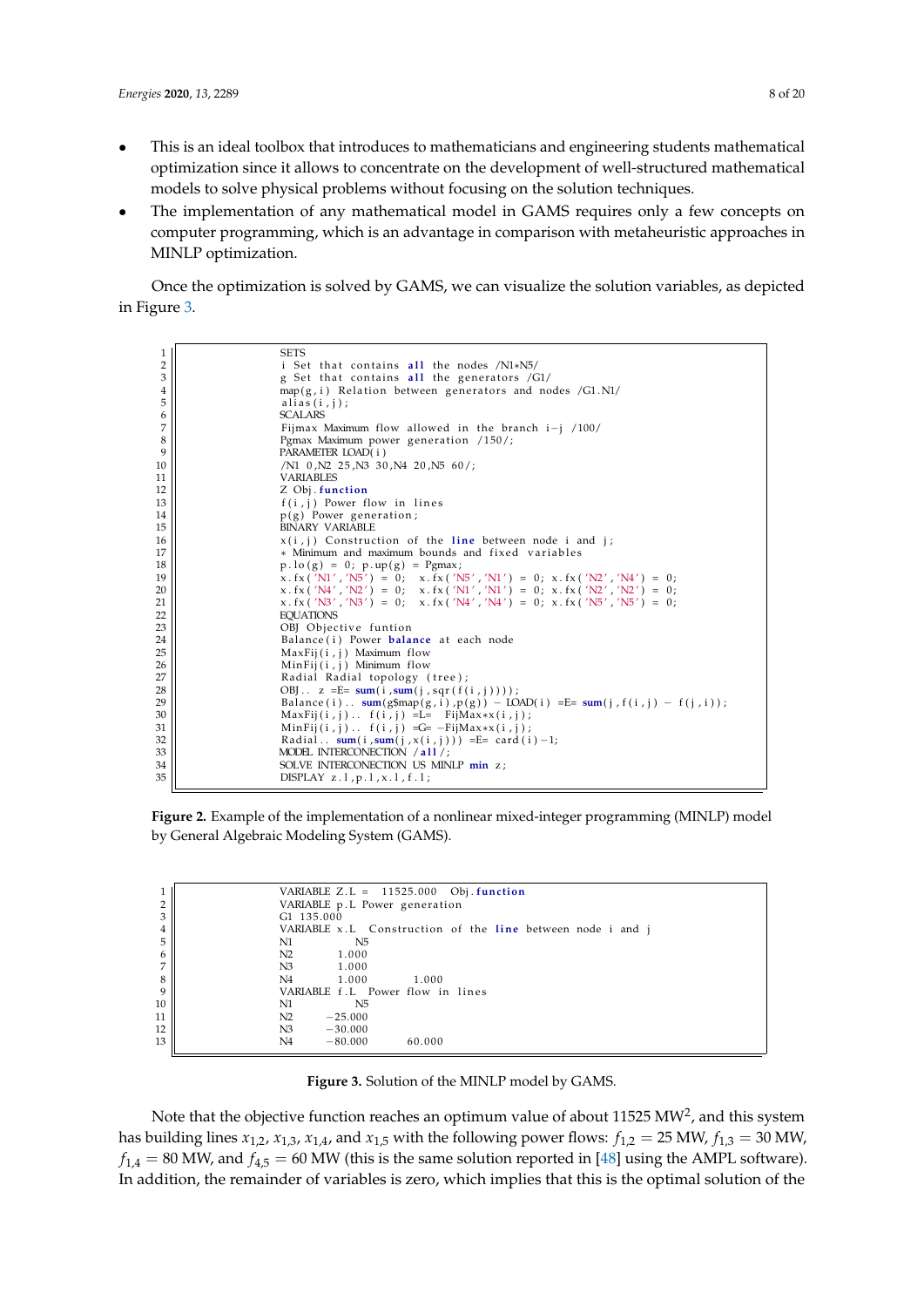model since it fulfills all the constraints in the mathematical model Equations  $(13a)$ – $(13g)$  used in this example to present the main characteristics of any mathematical optimization via the GAMS package. For more details about the software, please refer to [\[46](#page-19-4)[,47\]](#page-19-5).

#### *3.2. Definition of the Renewable Generation Profiles*

The forecast of the renewable generation profiles has been carried out by implementing the methodology described in [\[33\]](#page-18-11). This methodology works with artificial neural network (ANN) and combined receding horizon control. The receding horizon control works as a moving time horizon that calculates the economic dispatch model in each period using the forecast of the renewable generation profiles estimated by the ANN approach. The implemented methodology has the following steps:

- The ANN predicts the renewable generation profiles in periods  $n$ , where  $n$  is the prediction horizon.
- Solving the economic dispatch model with GAMS, the reallocation of battery energy storage systems is achieved.
- Employing the previous data of the renewable generation profiles from *t* − *m* to *t*, the forecast of the profiles is recomputed for the  $t + 1$  period.

For more details of this methodology, see [\[33\]](#page-18-11).

Table [1](#page-8-0) lists the ANN settings for each type of renewable energy source, which has implemented in MATLAB using *ntstool*. The ANN was configured with 70%, 15%, and 15% of the data for training, adjustment, and validation processes, respectively. Figure [4](#page-8-1) illiterates the ANN scheme for the wind power forecasting.

<span id="page-8-0"></span>

|                    | Wind                                      | <b>Solar Power</b>            |
|--------------------|-------------------------------------------|-------------------------------|
| Inputs             | Temperature, humidity, pressure, and time | Temperature and time          |
| Output             | Wind speed                                | Solar radiation               |
| Delay number       |                                           |                               |
| Hidden neurons     |                                           | 18                            |
| Training optimizer | Levenberg-Marquardt algorithm             | Levenberg-Marquardt algorithm |

**Table 1.** Parameters for wind and solar generation forecasting.

<span id="page-8-1"></span>

**Figure 4.** Artificial neural network (ANN) scheme for wind speed prediction [\[49\]](#page-19-7).

## *3.3. Flow Diagram of the Proposed Approach*

To summarize the application of the proposed methodology in a dc distribution network for location-reallocation of batteries the flow chart depicted in Figure [5](#page-9-1) was implemented.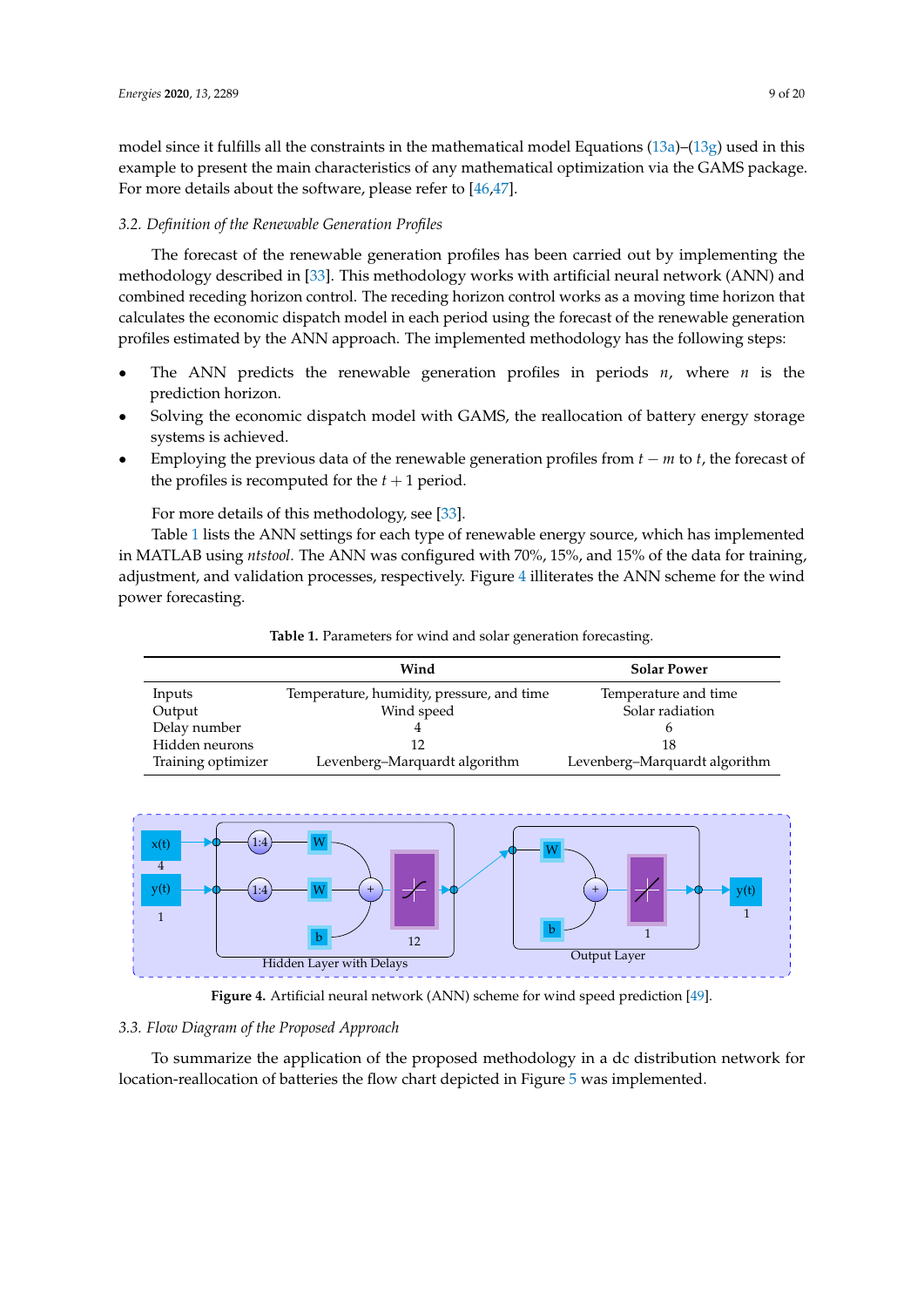<span id="page-9-1"></span>

**Figure 5.** Flow chart of the proposed optimization approach for optimal location-reallocation of batteries in dc grids.

## <span id="page-9-0"></span>**4. Test Systems**

The validation of the proposed mathematical model for the optimal location-reallocation of batteries in dc distribution networks via GAMS implementation is made inside a 21-node test feeder [\[18\]](#page-17-17). All the information about this test feeder is presented below.

The 21-node test system is a radial test feeder composed of 21 nodes and 20 branches in radial connection, where the slack node is located at node 1. The configuration of this dc network is presented in Figure [6.](#page-10-0)

The information about loads, energy purchase cost, demand variation, and batteries for this test system is reported in Tables [2](#page-9-2)[–4.](#page-10-1)

<span id="page-9-2"></span>

| From i    | To i           | $R_{ii}$ [p.u.] | $P_i$ [p.u.] | From i | To $i$ | $R_{ij}$ [p.u.] | $P_i$ [p.u.] | From i | Toj | $R_{ii}$ [p.u.] | $P_i$ [p.u.] |
|-----------|----------------|-----------------|--------------|--------|--------|-----------------|--------------|--------|-----|-----------------|--------------|
| 1 (slack) | $\overline{2}$ | 0.0053          | 0.70         |        | a      | 0.0072          | 0.80         | 15     | 16  | 0.0064          | 0.23         |
|           | 3              | 0.0054          | 0.00         | 3      | 10     | 0.0053          | 0.00         | 16     | 17  | 0.0074          | 0.43         |
| 3         | 4              | 0.0054          | 0.36         | 10     | 11     | 0.0038          | 0.45         | 16     | 18  | 0.0081          | 0.34         |
| 4         | 5.             | 0.0063          | 0.04         | 11     | 12     | 0.0079          | 0.68         | 14     | 19  | 0.0078          | 0.09         |
| 4         | 6              | 0.0051          | 0.36         | 11     | 13     | 0.0078          | 0.10         | 19     | 20  | 0.0084          | 0.21         |
|           |                | 0.0037          | 0.00         | 10     | 14     | 0.0083          | 0.00         | 19     | 21  | 0.0081          | 0.21         |
|           | 8              | 0.0079          | 0.32         | 14     | 15     | 0.0065          | 0.22         |        |     |                 |              |

**Table 2.** Parameters for the 21-node test feeder.

All parameters are in per unit considering as bases  $P_{base} = 100$  kW and  $V_{base} = 1$  kV.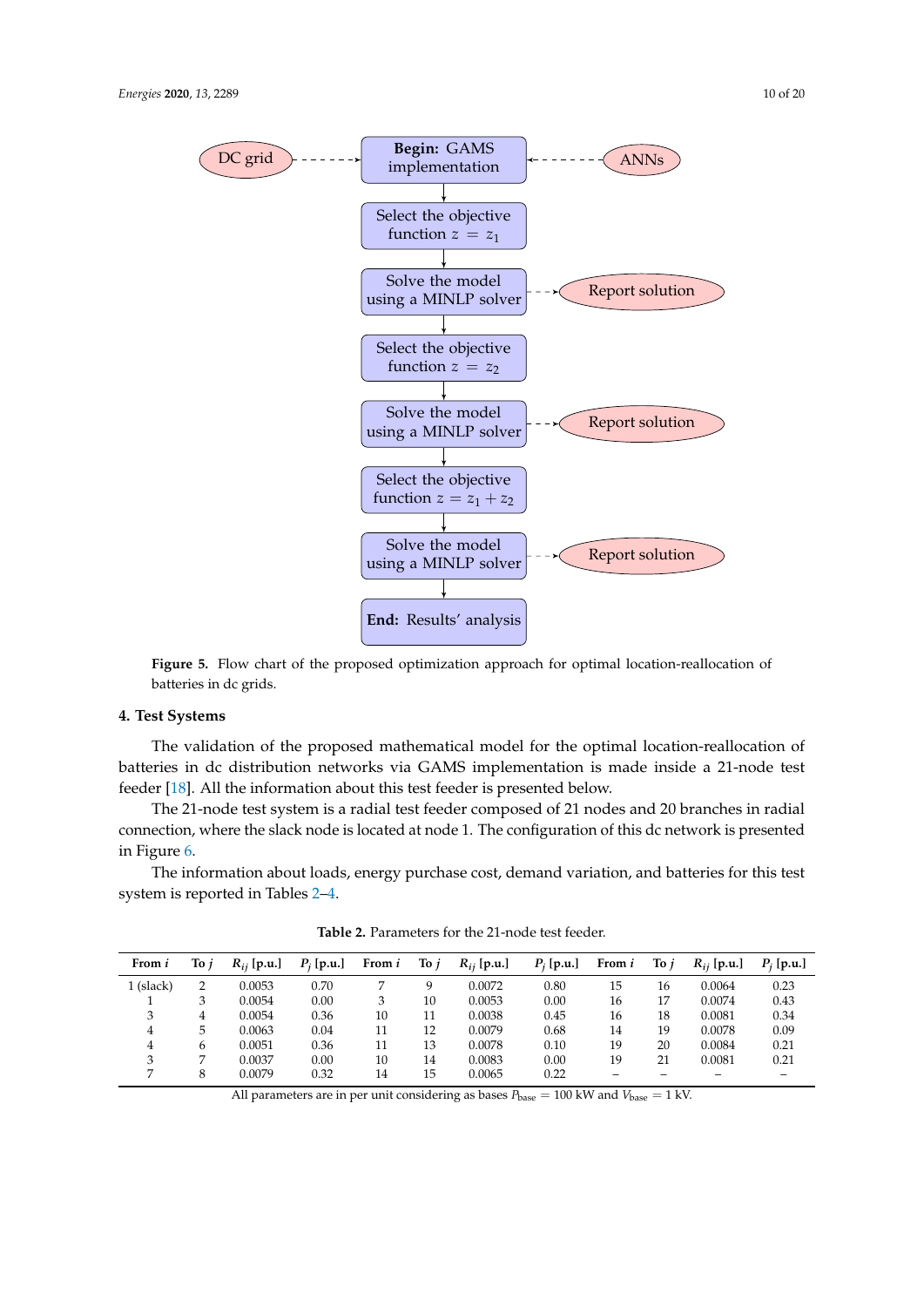<span id="page-10-0"></span>

**Figure 6.** Electrical configuration for the 21-nodes test system.

| Time [h] | $CoE$ [p.u.] | Demand<br>Variation<br>[%] | Time [h] | $CoE$ [p.u.] | Demand<br>Variation<br>[%] | Time [h] | $CoE$ [p.u.] | Demand<br>Variation<br>[%] |
|----------|--------------|----------------------------|----------|--------------|----------------------------|----------|--------------|----------------------------|
| 0.5      | 0.8105       | 34                         | 8.5      | 0.9263       | 62                         | 16.5     | 0.9737       | 90                         |
| 1.0      | 0.7789       | 28                         | 9.0      | 0.9421       | 68                         | 17.0     |              | 90                         |
| 1.5      | 0.7474       | 22                         | 9.5      | 0.9579       | 72                         | 17.5     | 0.9947       | 90                         |
| 2.0      | 0.7368       | 22                         | 10.0     | 0.9579       | 78                         | 18.0     | 0.9895       | 90                         |
| 2.5      | 0.7263       | 22                         | 10.5     | 0.9579       | 84                         | 18.5     | 0.9737       | 86                         |
| 3.0      | 0.7316       | 20                         | 11.0     | 0.9579       | 86                         | 19.0     | 0.9579       | 84                         |
| 3.5      | 0.7368       | 18                         | 11.5     | 0.9579       | 90                         | 19.5     | 0.9526       | 92                         |
| 4.0      | 0.7474       | 18                         | 12.0     | 0.9526       | 92                         | 20.0     | 0.9474       | 100                        |
| 4.5      | 0.7579       | 18                         | 12.5     | 0.9474       | 94                         | 20.5     | 0.9211       | 98                         |
| 5.0      | 0.8000       | 20                         | 13.0     | 0.9474       | 94                         | 21.0     | 0.8947       | 94                         |
| 5.5      | 0.8421       | 22                         | 13.5     | 0.9421       | 90                         | 21.5     | 0.8684       | 90                         |
| 6.0      | 0.8789       | 26                         | 14.0     | 0.9368       | 84                         | 22.0     | 0.8421       | 84                         |
| 6.5      | 0.9158       | 28                         | 14.5     | 0.9421       | 86                         | 22.5     | 0.7947       | 76                         |
| 7.0      | 0.9368       | 34                         | 15.0     | 0.9474       | 90                         | 23.0     | 0.7474       | 68                         |
| 7.5      | 0.9579       | 40                         | 15.5     | 0.9474       | 90                         | 23.5     | 0.7211       | 58                         |
| 8.0      | 0.9421       | 50                         | 16.0     | 0.9474       | 90                         | 24.0     | 0.6947       | 50                         |

**Table 3.** Energy purchasing cost and hourly demand.

The energy-based cost is COP\$/kWh 479.3389 based on the prices in May 2019 for the CODENSA utility [\[11\]](#page-17-10).

**Table 4.** Parameters associated with batteries and their initial locations.

<span id="page-10-1"></span>

| Node | $\boldsymbol{\omega}^{\boldsymbol{b}}$ | $p^{b, \max}$ | $p^{b, \min}$ | Node | $\varphi^b$ | $v^{b,max}$ | $p^{b, \min}$ | Node | $\boldsymbol{\varphi}^b$ | $n^{b, \max}$ | $n^{b, \min}$ |
|------|----------------------------------------|---------------|---------------|------|-------------|-------------|---------------|------|--------------------------|---------------|---------------|
|      | 0.0625                                 |               | $-3.2$        | 10   | 0.0813      | 3.2         | $-2.4616$     | 15   | 0.0813                   |               | $-2.4616$     |

In the case of renewable generation, we consider the wind power plant is connected at node 12 with a maximum power capability of about 221.52 kW, and the photovoltaic source is connected at node 21 with a maximum power capability about 281.58 kW. Note that these multiply the maximum capacities of the normalized generation curves reported in Table [5.](#page-11-1)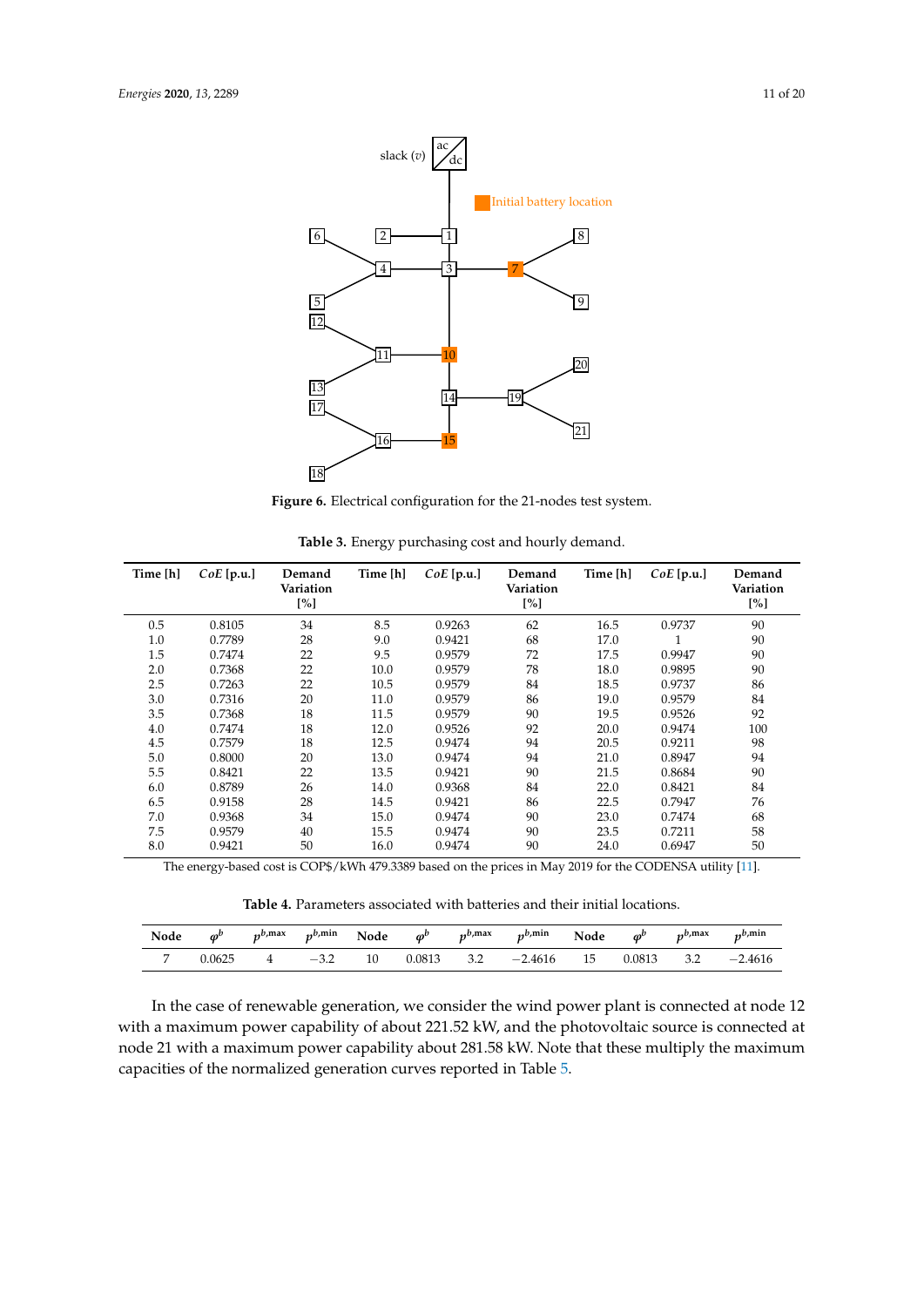<span id="page-11-1"></span>

| Time [h] | $P_{WT}$ [p.u.] | $P_{PV}$ [p.u.] | Time [h] | $P_{WT}$ [p.u.] | $P_{PV}$ [p.u.] | Time [h] | $P_{WT}$ [p.u.] | $P_{PV}$ [p.u.]  |
|----------|-----------------|-----------------|----------|-----------------|-----------------|----------|-----------------|------------------|
| 0.5      | 0.6303          | $\mathbf{0}$    | 8.5      | 0.8271          | 0.0403          | 16.5     | 0.9892          | 0.4193           |
| 1.0      | 0.6194          | $\theta$        | 9.0      | 0.8523          | 0.1344          | 17.0     | 0.9652          | 0.2784           |
| 1.5      | 0.6098          | $\theta$        | 9.5      | 0.8788          | 0.2710          | 17.5     | 0.9244          | 0.1373           |
| 2.0      | 0.6050          | $\theta$        | 10.0     | 0.9064          | 0.3673          | 18.0     | 0.8607          | 0.0374           |
| 2.5      | 0.6122          | $\theta$        | 10.5     | 0.9328          | 0.4584          | 18.5     | 0.7743          | 0.0007           |
| 3.0      | 0.6411          | $\theta$        | 11.0     | 0.9520          | 0.6125          | 19.0     | 0.7251          | $\mathbf{0}$     |
| 3.5      | 0.6927          | $\theta$        | 11.5     | 0.9640          | 0.8134          | 19.5     | 0.7167          | $\mathbf{0}$     |
| 4.0      | 0.7395          | $\theta$        | 12.0     | 0.9700          | 0.9122          | 20.0     | 0.7167          | 0                |
| 4.5      | 0.7779          | $\theta$        | 12.5     | 0.9748          | 0.9633          | 20.5     | 0.7251          | $\mathbf{0}$     |
| 5.0      | 0.7887          | $\mathbf{0}$    | 13.0     | 0.9784          | 1.0000          | 21.0     | 0.7263          | $\theta$         |
| 5.5      | 0.7671          | $\mathbf{0}$    | 13.5     | 0.9832          | 0.9582          | 21.5     | 0.7179          | $\mathbf{0}$     |
| 6.0      | 0.7479          | $\mathbf{0}$    | 14.0     | 0.9880          | 0.8791          | 22.0     | 0.7095          | $\mathbf{0}$     |
| 6.5      | 0.7287          | $\mathbf{0}$    | 14.5     | 0.9940          | 0.7308          | 22.5     | 0.6987          | $\mathbf{0}$     |
| 7.0      | 0.7371          | $\theta$        | 15.0     | 0.9988          | 0.7645          | 23.0     | 0.6915          | $\boldsymbol{0}$ |
| 7.5      | 0.7731          | $\Omega$        | 15.5     | 1.0000          | 0.6866          | 23.5     | 0.6867          | $\boldsymbol{0}$ |
| 8.0      | 0.8031          | 0.0016          | 16.0     | 0.9964          | 0.5893          | 24.0     | 0.6831          | $\theta$         |

**Table 5.** Normalized power generation curve.

## <span id="page-11-0"></span>**5. Computational Validation**

All simulations were carried out on a desktop computer running on INTEL(R) Core(TM) i7-7700, 3.60 GHz, 8 GB RAM with 64-bit Windows 10 Pro using GAMS 25.1.3 with the nonlinear large-scale solver BONMIN licensed by Universidad Tecnológica de Bolívar in Colombia.

## *5.1. Simulation Conditions and Initial Function Values*

To simulate the 21-node test feeder, we considered the following facts:

- The batteries begin and end the day with a total charge of about 50%. During the day, this state-of-charge can vary between 10% and 90%, as recommended for Ion-Lithium batteries in [\[11\]](#page-17-10).
- Both objective functions are evaluated with the initial position of the batteries reported in the previous section, to identify the base cases and the possible improvements when they are reallocated.
- A linear combination of both objective functions was made to identify the effect of adding energy purchase costs with energy losses costs.

Once the minimization of the energy purchase cost of energy and the minimization of the cost of the daily energy losses were performed, we found the objective function  $z_1$  took COP\$/day 1,139,524.00 (with  $z_2 = 131,198.70$ ) (see Equation [\(1\)](#page-3-1)), and the objective function  $z_2$  took COP\$/day 52,957.92 (with  $z_1 = 1.941,395.00$ ) (see Expression [\(2\)](#page-3-2)). These values are considered the base cases for each objective function.

# *5.2. Optimal Reallocation of Batteries*

<span id="page-11-2"></span>Here, we present the optimal location-reallocation of batteries considering both objective functions. Table [6](#page-11-2) reports each objective function and its corresponding BESS' location.

**Table 6.** Optimal location-reallocation of batteries considering different objective functions.

|                                               | Minimization of $z_1$ [COP\$/Day]                              | Minimization of z <sub>2</sub> [COP\$/Day]    |                                                      |  |
|-----------------------------------------------|----------------------------------------------------------------|-----------------------------------------------|------------------------------------------------------|--|
| $z_1$ :<br>Battery type 1:<br>Battery type 2: | 1,089,974.00 ( $z_2 = 87426.51$ )<br>$\{2, 3\}$                | $z_2$ :<br>Battery type 1:<br>Battery type 2: | 47,209.95 $(z_1 = 1843467.00)$<br>13<br>$\{20, 21\}$ |  |
|                                               | Minimization of the Linear Combination $z_1 + z_2$ [COP\$/Day] |                                               |                                                      |  |
| $z_1$ :<br>Battery type 1:                    | 1,188,233.00<br>13                                             | $z_2:$<br>Battery type 2:                     | 94,347.07<br>${9, 21}$                               |  |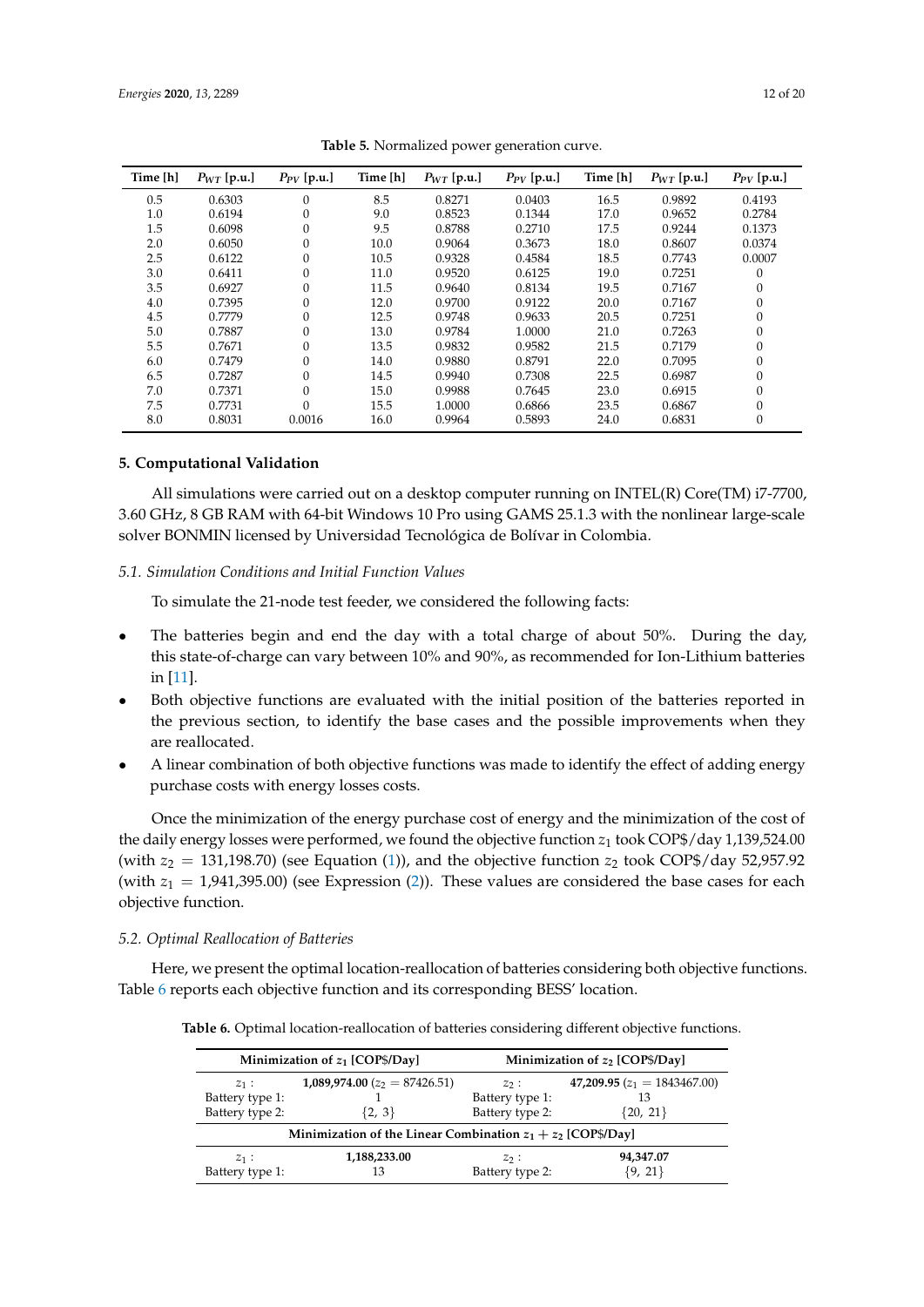<span id="page-12-0"></span>To understand the optimal reallocation of batteries as a function of the performance indicator, let us plot the locations of the batteries in the test feeder, as depicted in Figure [7.](#page-12-0)



**Figure 7.** Reallocation of batteries in the 21-node test feeder.

Based on the location-reallocation of the batteries in Table [6](#page-11-2) (see Figure [7\)](#page-12-0), the following facts can be highlighted:

- When the objective of the optimization is to minimize the energy purchase costs at the conventional sources, i.e., *z*1, the system reduces the daily operation cost of about 4.35% passing from COP\$/day 1,139,524.00 to COP\$/day 1,089,974.00, which implies a reduction per day about COP\$/day 49,550. In addition, when we observe the total costs of the daily losses, it passes from COP\$/day 131,198.70 to COP\$/day 87,426.51; which is traduced in 33.36% of the energy losses reduction. These results confirm that the optimal reallocation of the batteries from nodes 7, 10, and 15 to nodes 1, 2, and 3 has a positive effect on both the objective functions.
- When the objective of the optimization model is to minimize the daily energy losses, i.e., *z*2, this function is reduced from COP\$/day 52,957.92 to COP\$/day 47,209.95, this corresponds a reduction about 10.85%. This reduction is achieved by reallocating batteries from nodes 7, 10, and 15 to nodes 13, 20, and 21. In addition, the costs of the energy purchase pass from COP\$/day 1,941,395.00 to COP\$/day 1,843,467.00, which corresponds to a reduction of about 5.04%
- When the objective function is the linear combination of  $z_1$  and  $z_2$ , i.e.,  $z_1 + z_2$ , the objective function is COP\$/day 1,282,580.07; this implies an increment regarding the base of the case of the energy purchase about COP\$/day 11,857.37 per day of operation. In the case of daily energy losses reduction, the linear combination reaches a reduction of COP\$/day 711,772.85 per day of operation.

The previous analyses regarding different objective functions allowed us to conclude that the 21-node test feeder is always positive, considering the energy purchase costs as the objective function since it has the most important effect on the daily operation cost for the test feeder. In addition, reducing *z*<sup>1</sup> also allows to reduce the daily energy losses with respect to the base case. On the other hand, when we minimize the daily energy losses, this is reduced. Nevertheless, it also produces a negative effect on the energy purchase cost with an important increment in this objective function. For this reason, here, the minimization of the daily energy loss reduction as an adequate indicator for the optimal operation of batteries in dc networks is discarded.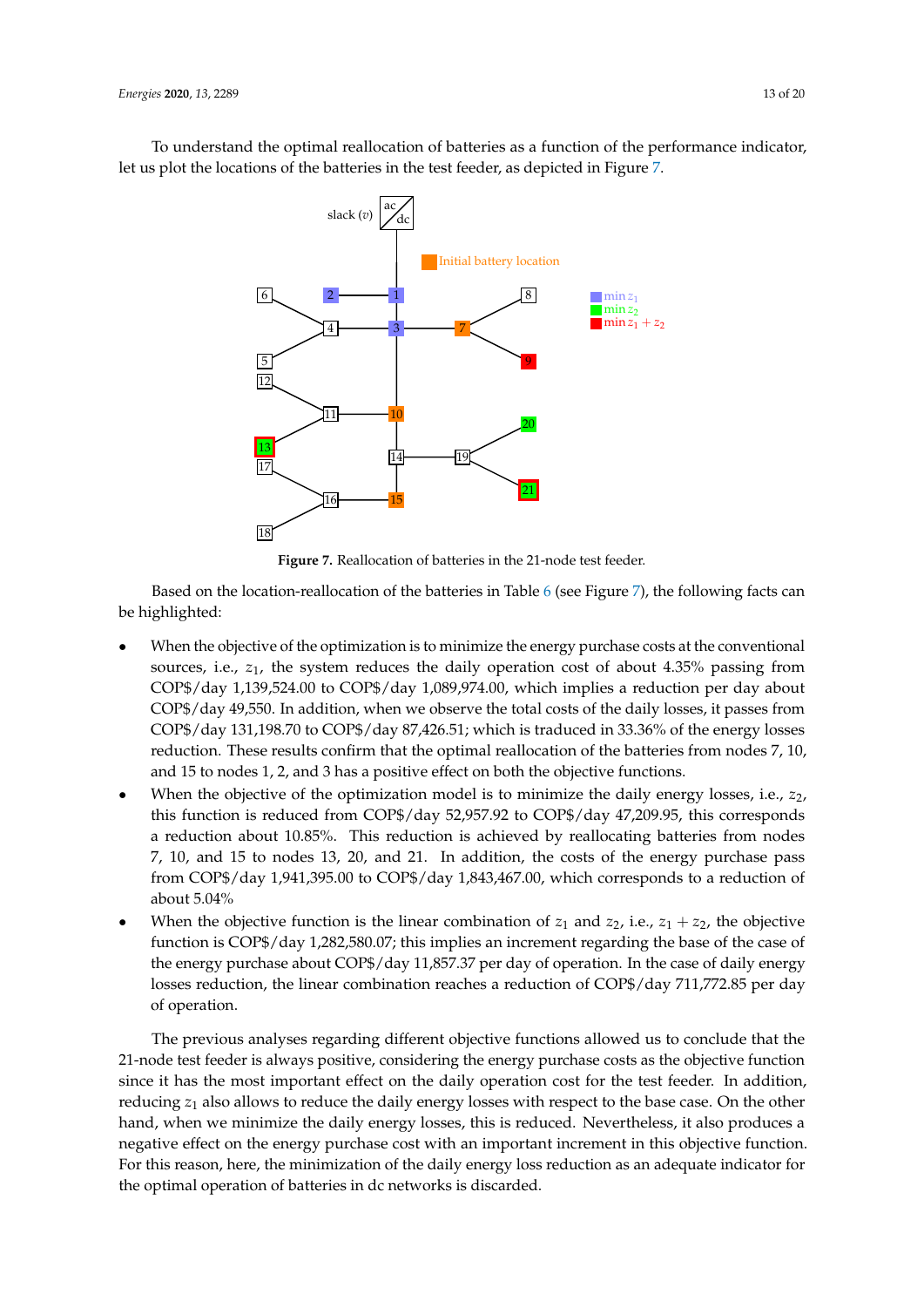Regarding the reallocation of the batteries, we observe that when we reduce the energy purchase costs, all the batteries are positioned near the slack node, as these locations allow to charge all the batteries with minimum losses when the daily energy cost is lower to inject this power when this cost increases.

## *5.3. Complementary Analysis*

To understand whether the reallocation of the batteries satisfy the operative conditions imposed on the mathematical model, i.e., begin and end the day with 50% considering possible variations between 10% and 90%, Figure [8](#page-13-0) presents the behaviors for both base cases and the three possible locations, reported in Table [6](#page-11-2) for the battery type 1.

<span id="page-13-0"></span>

**Figure 8.** Behavior of battery type 1 in its different locations.

The behavior of the battery type 1 when it is located at different nodes considering variations in the objective function allows to identify the following important facts:

- When the objective function is minimizing the total energy purchase cost, i.e.,  $z_1$ , this battery charges at its maximum admissible value (see periods comprehended between 0.5 h to 6). In addition, when energy cost is expensive, this battery begins to discharge continuously during fourteen hours (see periods comprehended between 8 h to 22). Finally, this battery recovers this charge in the final part of the time.
- Regarding the minimization of energy losses, i.e.,  $z_2$ , we observe that the batteries charge between 50% and 80% during the day. This behavior is explained by the fact that the battery works as a generator or load; it is modifying the power flowing through the lines, which implies that it is also affecting the power losses. For this reason, it has small changes in its state-of-charge to help and minimize the total power losses during the day of operation.
- In the case of combining both objective functions linearly, battery type 1 experiences both behaviors, as previously reported, at the same time, i.e., soft state-of-charge variations overpass values lower than 50% at the end of the day.

Note that the main message of the battery behavior is regarding the different possibilities of having state-of-charges behavior as a function of the performance indicator (i.e., objective function) as well as the possible location of it. Nevertheless, in all the simulation cases, the proposed optimization model (Equations  $(1)$ – $(12)$ ) is feasible and allows to determine the best operation practice for batteries depending on the operative consigns imposed by the utility, which becomes the proposed optimization model the main contribution of this research.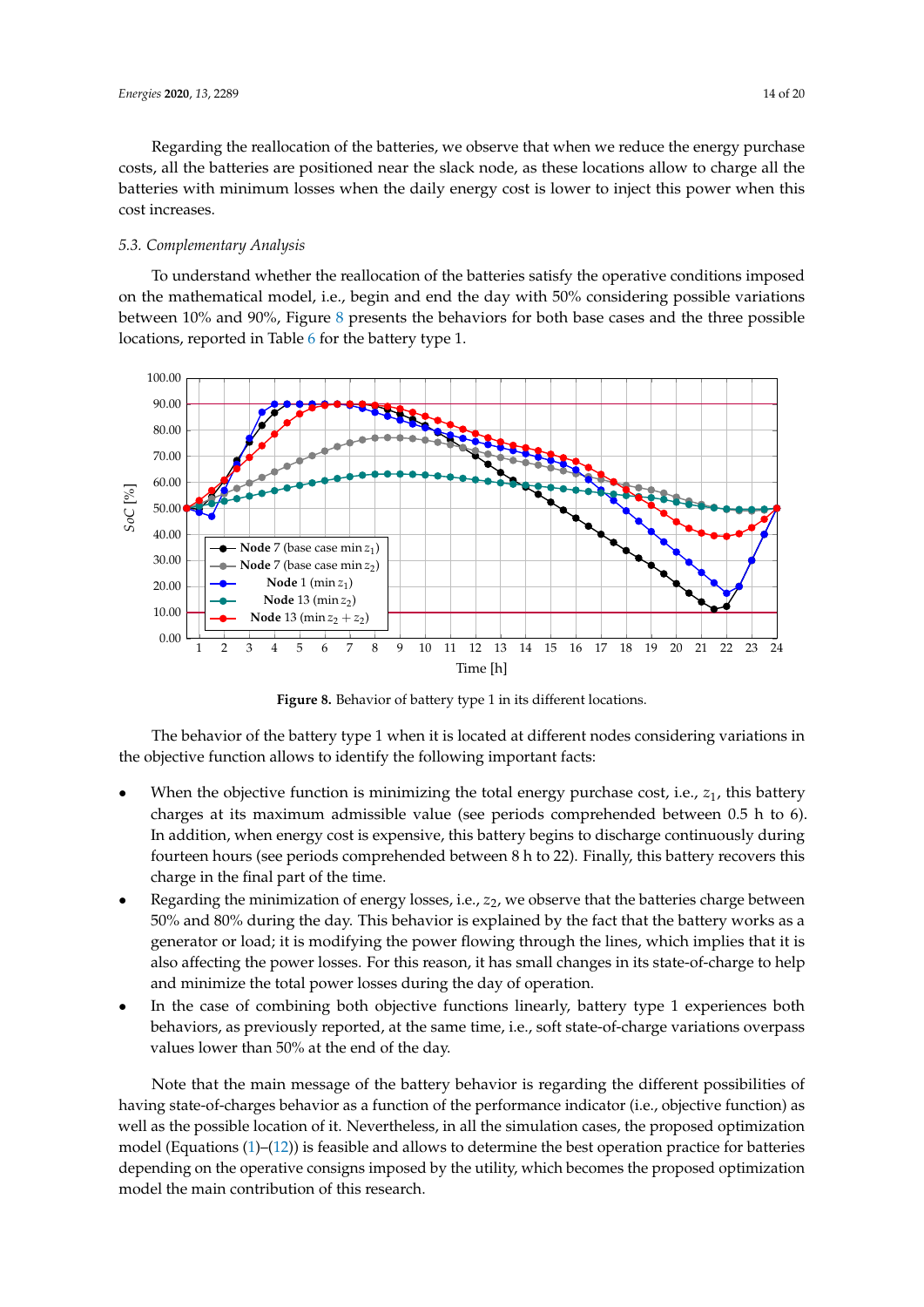Figure [9](#page-14-0) reports the power generation in the slack node for the base cases as well as for the different battery locations. From this plot, we can observe that:

- When the objective function is minimizing  $z<sub>1</sub>$ , the conventional generator is used to charge all the batteries to reach their maximum admissible values at the beginning of the day. This conventional generator is also used to recover the final state of the charge imposed, i.e., 50% at the end of the day. In the rest of the periods, the energy provided by the conventional generator is zero, which minimizes the total purchase costs in the spot market and also allows to maximize the use of renewable sources.
- In the case of minimization of *z*2, we can see that the conventional source generates during all the periods since this generation allows redistributing line power flows, which helps minimize the total cost of the energy losses.
- Regarding the linear combination of the objective functions, it is possible to observe that at the beginning and the end of the day, the conventional generator is used for charging all the batteries while in the intermediate times, it is used for redistributing power flows; in other words, the behavior of the conventional generator is a linear combination of both analyses mentioned above.
- The behavior of the conventional generators shows that in relation to the energy purchase cost minimization, its generation appears mainly in periods of time where solar energy is absent, which can be considered as an indicator for the utility to introduce additional renewable energy resources (i.e., small-hydro power [\[50\]](#page-19-8)) to complement solar and wind sources in order to reduce to zero the conventional generation in normal operating conditions. This also can help to indirectly reduce greenhouse emissions in isolated grids power supply by diesel or in predominantly thermal interconnected systems.

<span id="page-14-0"></span>

**Figure 9.** Behavior of the conventional generation (e.g., slack node) for all the cases studied.

In conclusion, it is important to keep in mind that the behavior of all the variables in the proposed mathematical MINLP model highly depends on the objective function selected since it guides them to minimize or maximize the benefit established by the electricity company. In addition, all the solutions reported in this research can be taken as indicators of the grid performance; nevertheless, these are not taken as absolute results, since they also depend on the renewable generation availability, grid operative conditions, and demand behavior.

Regarding the computational effort of the proposed approach for optimal locating-reallocating batteries in dc grids, it is important to highlight that the GAMS and its SCIP solver takes about 10 min to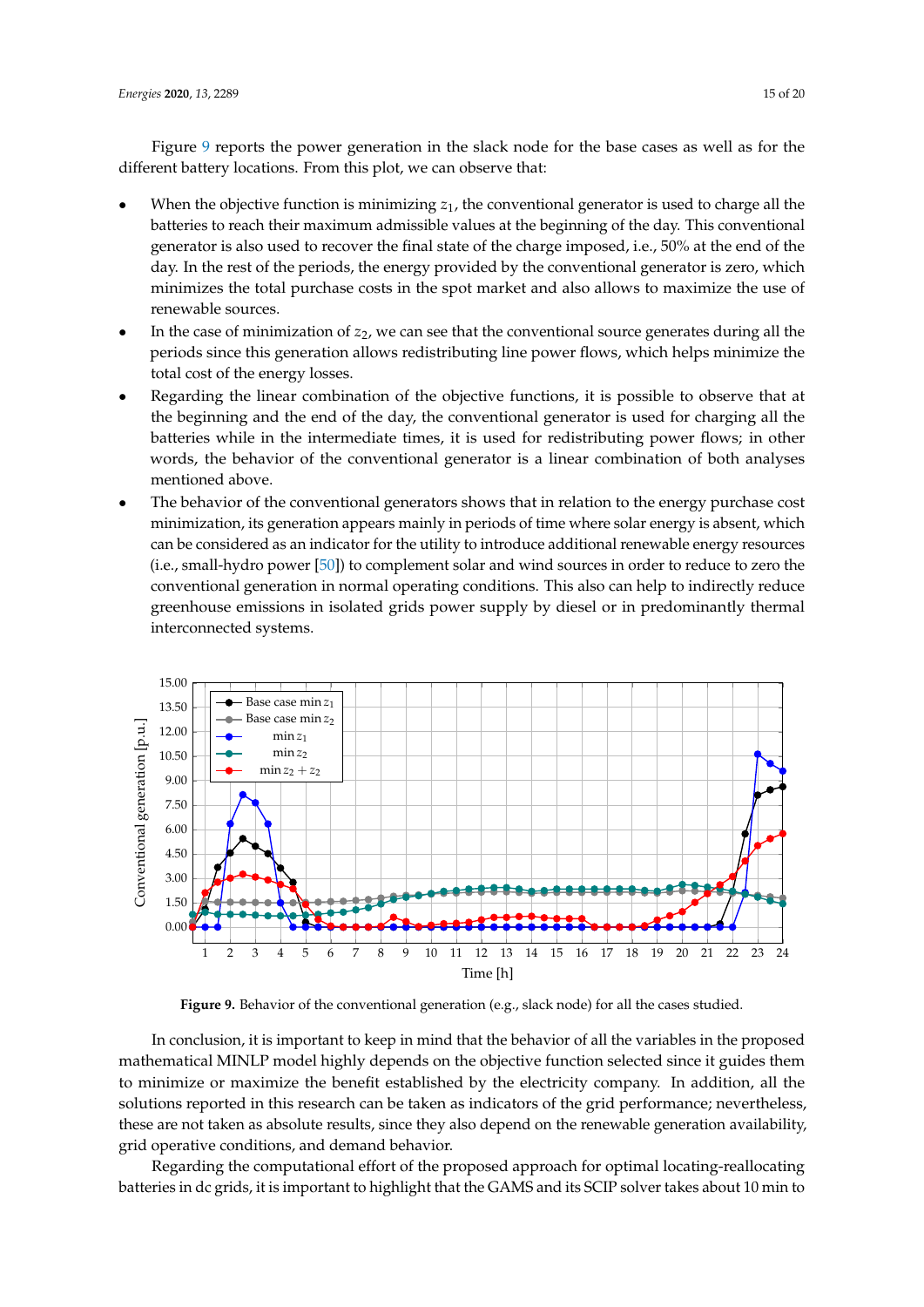define the optimal position of the batteries, which can be considered as a pretty small time considering the complexity of the problem (3 batteries in 21-nodes generates 1330 possible locations). In addition, if the batteries are considered in fixed locations, then, the optimization problem is transformed from an MINLP into a nonlinear programming one, reducing the processing times to 2 s for knowing the economic dispatch output, which allows access to the utilities having multiple scenarios of simulation before defining the final day-ahead economic dispatch.

## *5.4. Scalability of the Proposed Model*

To demonstrate the scalability of the proposed approach, we present an additional simulation case regarding batteries' location and reallocation in dc grids by using the 30-node test feeder reported in [\[11\]](#page-17-10). In this test system, there are three batteries in nodes 3, 15, and 22. In addition, the objective function reported in that paper corresponds to the daily energy losses cost, which takes a value of COP\$/day 254,539.39. Once we apply our proposed reallocation approach, this cost moves to COP\$/day 244,595.39 by reallocating these batteries to nodes 18, 23, and 24, respectively, which implies a daily reduction of about 3.91% regarding power loss minimization, demonstrating that the proposed optimization approach is applicable to dc grids with a different number of nodes, i.e., it is scalable.

It is important to point out that the computational cost of the proposed approach for this test feeder is 14 and takes minutes to decide where the batteries must be reallocated; nevertheless, when the batteries are fixed, this time is reduced to 3 s, which implies that this methodology is perfectly for day-ahead analysis for dc grids with batteries, since it allows to create multiple simulation scenarios in less time.

#### <span id="page-15-0"></span>**6. Conclusions and Future Works**

The problem of the optimal location-reallocation of batteries in dc distribution networks has been analyzed in this paper through an MINLP formulation. This mathematical model has binary variables associated with the position of the batteries that are modified as a function of the performance indicator, i.e., minimization of the energy purchase costs in the conventional generators or minimization of the total costs of the daily energy losses. Numerical results confirm that in all the analyzed scenarios, the re-positioning of batteries allows to achieve better objective function values by modifying the daily state-of-charge performances on them. In addition, the behavior of the conventional power generator is highly conditioned by the performance indicator since this variable defines the total energy purchase costs in the spot market and also has an influence over the power flow redistribution in lines regarding power loss minimization. This means that this variable is highly sensitive to the proposed MINLP model.

For future works, we state the following: (*i)* to propose a mixed-integer convex optimization model to deal with the non-linearities of the power balance equations to guarantee the uniqueness of the global optimum solution via branch and bound methods added with a second-order cone or semi-definite programming methods, (*ii)* to employ heuristic methods to avoid the usage of specialized software in the solution of the MINLP model to develop free applications for engineering students and small electricity companies, (*iii)* to extend the proposed MINLP formulation to alternating current networks considering active and reactive power capabilities in batteries via optimal control of power electronic converters that interface them, (*iv)* to consider different battery's aspects in the model such as lifecycle, self-discharge phenomenon, or power losses analysis to have more realistic models that can affect the grid behavior in the short-term horizon, and (*v)* to propose a hybrid optimization problem based on the convex optimization for the nonlinear optimization part of the MINLP model (economic dispatch problem) and metaheuristics that can help address the integer part (location of batteries and renewables) by conforming a master-slave optimization methodology.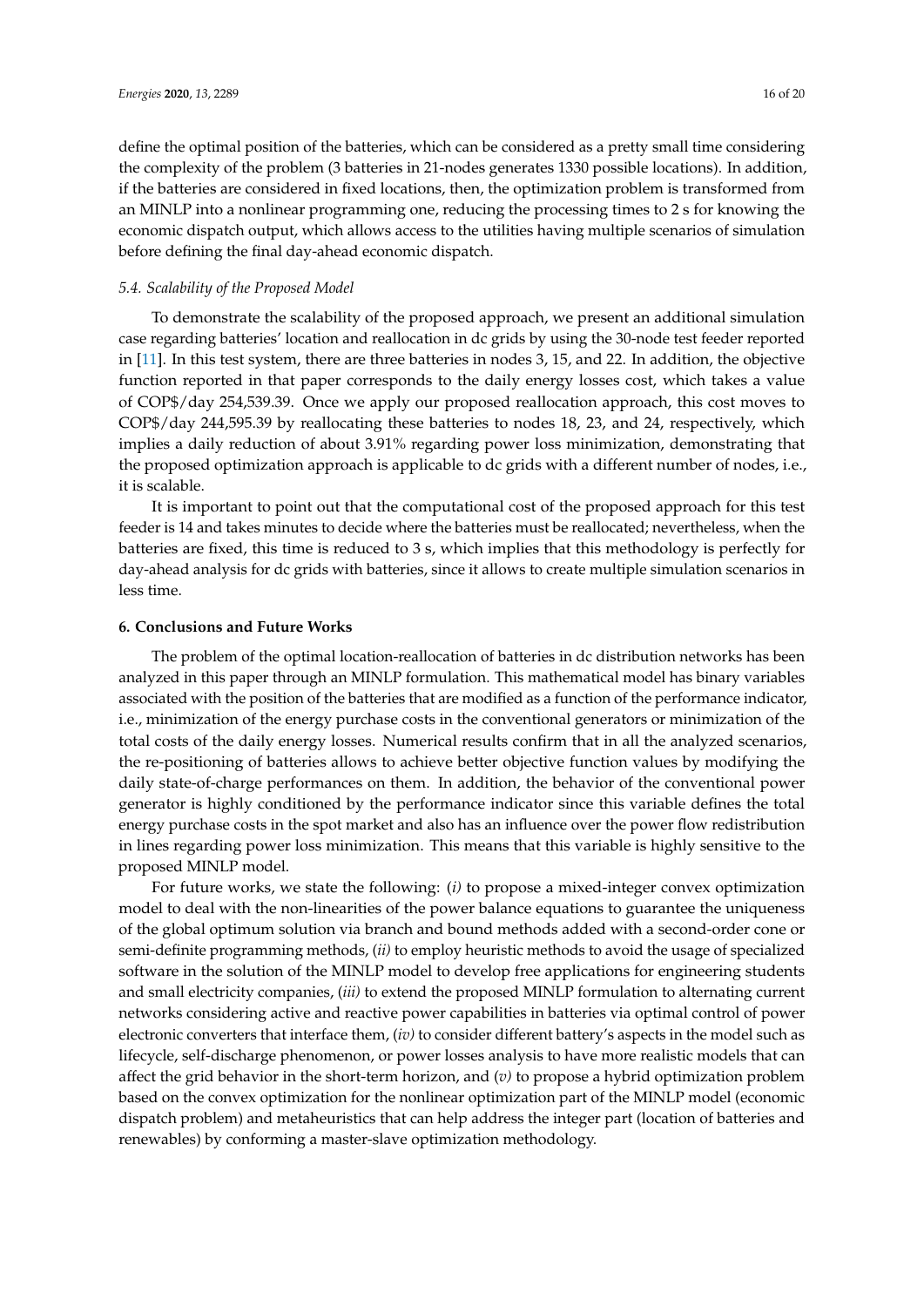**Author Contributions:** Conceptualization, O.D.M. and W.G.-G.; Methodology, O.D.M. and W.G.-G.; Investigation, O.D.M. and W.G.-G.; Writing—review and editing, O.D.M., W.G.-G., and E.R.-T. All authors have read and agreed to the published version of the manuscript.

**Funding:** This work was partially supported by the Universidad Tecnológica de Bolívar under grant CP2019P011 associated with the project: "Operación eficiente de redes eléctricas con alta penetración de recursos energéticos distribuidos considerando variaciones en el recurso energético primario".

**Conflicts of Interest:** The authors declare no conflicts of interest.

#### **Abbreviations**

The following abbreviations and nomenclature are used in this manuscript:

*Acronyms*

| AC                  | Alternating current.                 |
|---------------------|--------------------------------------|
| COP                 | Colombian pesos.                     |
| ANN                 | Artificial neural network.           |
| <b>BESS</b>         | Battery energy storage system.       |
| DC                  | Direct current.                      |
| GAMS                | General algebraic modeling system.   |
| MINLP               | Mixed-integer nonlinear programming. |
| <b>MCOP</b>         | Millions of Colombian pesos.         |
| PV                  | Photovoltaic.                        |
| WТ                  | Wind turbine.                        |
| Sets and subscripts |                                      |
| B                   | Set of batteries.                    |
| N                   | Set of nodes.                        |
| $\tau$              | Set of periods of time.              |
| b                   | Type of batteries.                   |
| t                   | Periods of time.                     |
| 1,1                 | Nodes.                               |
|                     |                                      |

*Parameters*

| $CoE_{i,t}$                                                                      | Energy purchase cost in the conventional source in the node $i$ at the period of time $t$ .    |
|----------------------------------------------------------------------------------|------------------------------------------------------------------------------------------------|
| $G_{ij}$                                                                         | Conductance value that relates nodes <i>i</i> and <i>j</i> .                                   |
| $N_b^{\max}$                                                                     | Maximum number of batteries available.                                                         |
| $p_{i,t}^{\max}$                                                                 | Maximum power generation in the conventional source in the $i$ at the period of time $t$ .     |
|                                                                                  | Minimum power generation in the conventional source in the $i$ at the period of time $t$ .     |
| $p_{i,t}^{\min}$<br>$p_{i,t}^{b,\max}$                                           | Minimum power in the battery $b$ connected at $i$ at the period of time $t$ .                  |
|                                                                                  | Maximum power in the battery $b$ connected at $i$ at the period of time $t$ .                  |
| $p_{i,t}^{b,\min}$<br>$p_{i,t}^{dg,\max}$                                        | Minimum power generation in the distributed generator in the $i$ at the period of time $t$ .   |
|                                                                                  | Maximum power generation in the distributed generator in the $i$ at the period of time $t$ .   |
| $p_{i,t}^{dg,min}$<br>$p_{i,t}^{d}$                                              | Power consumption in the $i$ at the period of time $t$ .                                       |
| $\mathit{SoC}^{b,fin}$                                                           | Final state of charge in the battery $b$ connected to the node $i$ .                           |
| $SoC_i^{b,ini}$                                                                  | Initial state of charge in the battery <i>b</i> connected to the node <i>i</i> .               |
| $v_i^{\max}$                                                                     | Maximum voltage bound at node i.                                                               |
| $v_i^{\min}$                                                                     | Minimum voltage bound at node i.                                                               |
| $\varphi_i^b$                                                                    | Charge coefficient of the battery $b$ connected at node $i$ .                                  |
| $\Delta t$                                                                       | Length of the period of time.                                                                  |
| Variables                                                                        |                                                                                                |
|                                                                                  | Power generation in the conventional source at node <i>i</i> in the period of time <i>t</i> .  |
|                                                                                  | Power input/output in battery $b$ connected at node $i$ in the period of time $t$ .            |
| $p_{i,t}$<br>$p_{i,t}$<br>$p_{i,t}$<br>$p_{i,t}$<br>$SoC_{i,t}$<br>$SoC_{i,t-1}$ | Renewable power generation at node <i>i</i> in the period of time <i>t</i> .                   |
|                                                                                  | State of charge in battery $b$ connected at node $i$ in the period of time $t$ .               |
|                                                                                  | State of charge in battery <i>b</i> connected at node <i>i</i> in the period of time $t - 1$ . |
| $v_{i,t}$                                                                        | Voltage profile in the node $i$ at the period of time $t$ .                                    |
| $x_i^b$                                                                          | Binary decision variable regarding the installation of the battery $b$ at node $i$ .           |
| z                                                                                | Objective function.                                                                            |

*z*<sup>1</sup> Objective function related to the energy purchase costs in conventional sources.

*z*<sup>2</sup> Objective function related to the cost of the daily energy losses.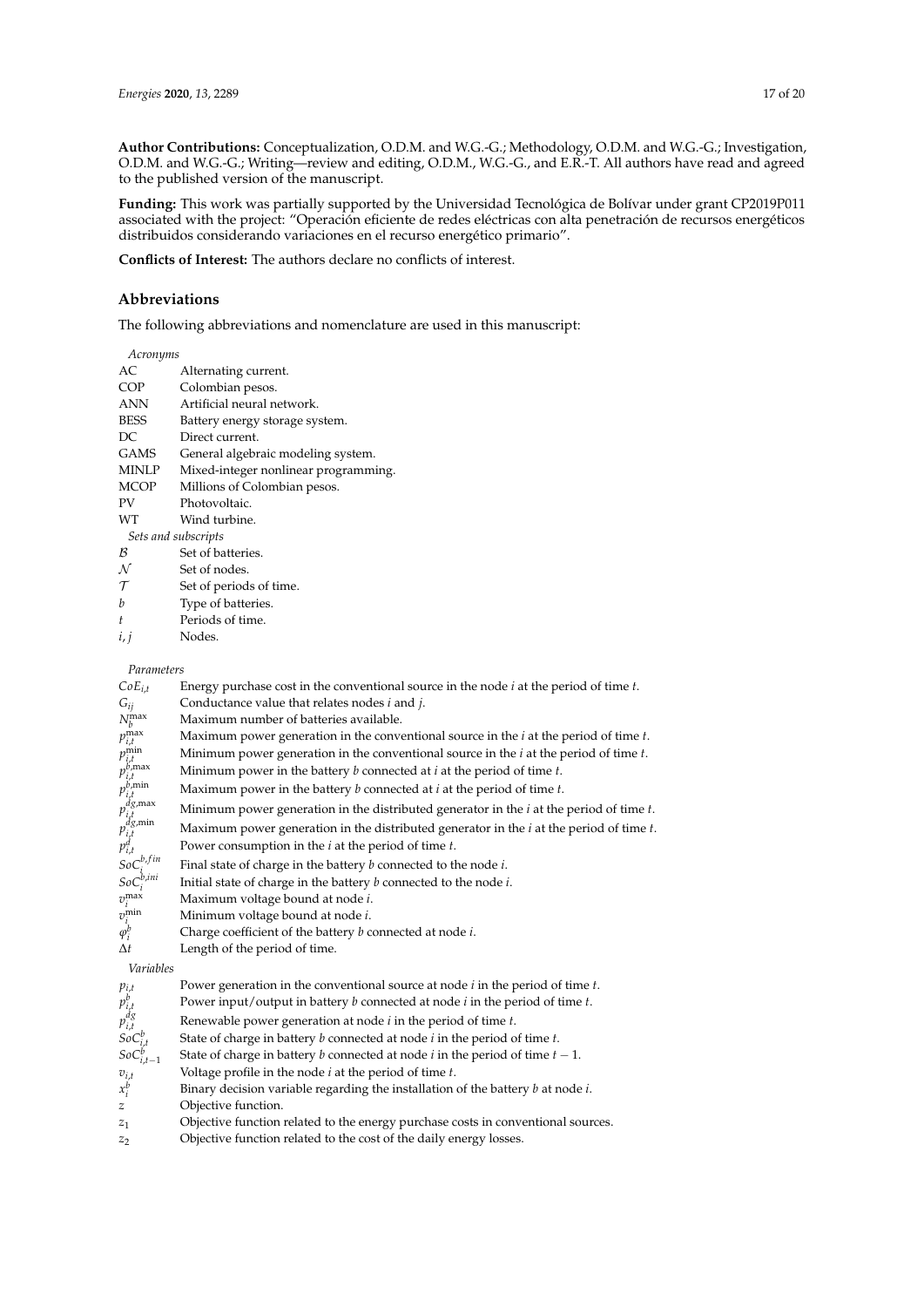# **References**

- <span id="page-17-0"></span>1. Council, G.W.E. Global Status of Wind Power. 2018. Available online: [http://gwec.net/global-figures/](http://gwec. net/global-figures/windenergy-global-status) [windenergy-global-status](http://gwec. net/global-figures/windenergy-global-status) (accessed on 20 March 2020).
- <span id="page-17-1"></span>2. Strunz, K.; Abbasi, E.; Huu, D.N. DC microgrid for wind and solar power integration. *IEEE Trans. Emerg. Sel. Top. Power Electron.* **2013**, *2*, 115–126. [\[CrossRef\]](http://dx.doi.org/10.1109/JESTPE.2013.2294738)
- <span id="page-17-2"></span>3. United Nations Framework Convention on Climate Change. (UNFCCC) *Adoption of the Paris Agreement*; I: Proposal by the President (Draft Decision); United Nations Office: Geneva, Switzerland, 2015.
- <span id="page-17-3"></span>4. Mahabir, R.; Shrestha, R.M. Climate change and forest management: Adaptation of geospatial technologies. In Proceedings of the 2015 Fourth International Conference on Agro-Geoinformatics (Agro-geoinformatics), Istanbul, Turkey, 20–24 July 2015; pp. 209–214.
- <span id="page-17-4"></span>5. Ray, S. *Construction Cost Data for Electric Generators Installed in 2013*; US Energy Information Administration (EIA): Washington, DC, USA, 2016. Available online: [http://www.eia.gov/electricity/generatorcosts]( http://www. eia. gov/electricity/generatorcosts) (accessed on 22 March 2020 ).
- <span id="page-17-5"></span>6. de Carvalho, W.C.; Bataglioli, R.P.; Fernandes, R.A.; Coury, D.V. Fuzzy-based approach for power smoothing of a full-converter wind turbine generator using a supercapacitor energy storage. *Electr. Power Syst. Res.* **2020**, *184*, 106287. [\[CrossRef\]](http://dx.doi.org/10.1016/j.epsr.2020.106287)
- <span id="page-17-6"></span>7. Elbouchikhi, E.; Amirat, Y.; Feld, G.; Benbouzid, M.; Zhou, Z. A Lab-scale Flywheel Energy Storage System: Control Strategy and Domestic Applications. *Energies* **2020**, *13*, 653. [\[CrossRef\]](http://dx.doi.org/10.3390/en13030653)
- <span id="page-17-7"></span>8. Gil, W.; Montoya, O.D.; Garces, A. Direct power control of electrical energy storage systems: A passivity-based PI approach. *Electr. Power Syst. Res.* **2019**, *175*, 105885.
- <span id="page-17-8"></span>9. Zhao, P.; Xu, W.; Zhang, S.; Wang, J.; Dai, Y. Technical feasibility assessment of a standalone photovoltaic/wind/adiabatic compressed air energy storage based hybrid energy supply system for rural mobile base station. *Energy Convers. Manag.* **2020**, *206*, 112486. [\[CrossRef\]](http://dx.doi.org/10.1016/j.enconman.2020.112486)
- <span id="page-17-9"></span>10. Javed, M.S.; Zhong, D.; Ma, T.; Song, A.; Ahmed, S. Hybrid pumped hydro and battery storage for renewable energy based power supply system. *Appl. Energy* **2020**, *257*, 114026. [\[CrossRef\]](http://dx.doi.org/10.1016/j.apenergy.2019.114026)
- <span id="page-17-10"></span>11. Montoya, O.D.; Gil-González, W.; Grisales-Noreña, L.; Orozco-Henao, C.; Serra, F. Economic Dispatch of BESS and Renewable Generators in DC Microgrids Using Voltage-Dependent Load Models. *Energies* **2019**, *12*, 4494. [\[CrossRef\]](http://dx.doi.org/10.3390/en12234494)
- <span id="page-17-11"></span>12. Gil-González, W.; Montoya, O.D.; Garces, A. Control of a SMES for mitigating subsynchronous oscillations in power systems: A PBC-PI approach. *J. Energy Storage* **2018**, *20*, 163–172. [\[CrossRef\]](http://dx.doi.org/10.1016/j.est.2018.09.001)
- <span id="page-17-12"></span>13. Essallah, S.; Khedher, A.; Bouallegue, A. Integration of distributed generation in electrical grid: Optimal placement and sizing under different load conditions. *Comput. Electr. Eng.* **2019**, *79*, 106461. [\[CrossRef\]](http://dx.doi.org/10.1016/j.compeleceng.2019.106461)
- <span id="page-17-13"></span>14. Montoya, O.D.; Gil-González, W.; Garrido, V. Voltage Stability Margin in DC Grids with CPLs: A Recursive Newton–Raphson Approximation. *IEEE Trans. Circuits Syst. II Express Briefs* **2020**, *67*, 300–304. [\[CrossRef\]](http://dx.doi.org/10.1109/TCSII.2019.2904211)
- <span id="page-17-14"></span>15. Garces, A. Uniqueness of the power flow solutions in low voltage direct current grids. *Electr. Power Syst. Res.* **2017**, *151*, 149–153. [\[CrossRef\]](http://dx.doi.org/10.1016/j.epsr.2017.05.031)
- <span id="page-17-15"></span>16. Lotfi, H.; Khodaei, A. AC versus DC microgrid planning. *IEEE Trans. Smart Grid* **2015**, *8*, 296–304. [\[CrossRef\]](http://dx.doi.org/10.1109/TSG.2015.2457910)
- <span id="page-17-16"></span>17. Nojavan, S.; Pashaei-Didani, H.; Mohammadi, A.; Ahmadi-Nezamabad, H. Energy management concept of AC, DC, and hybrid AC/DC microgrids. In *Risk-Based Energy Management*; Elsevier: Amsterdam, The Netherlands, 2020; pp. 1–10.
- <span id="page-17-17"></span>18. Gil-González, W.; Montoya, O.D.; Grisales-Noreña, L.F.; Cruz-Peragón, F.; Alcalá, G. Economic Dispatch of Renewable Generators and BESS in DC Microgrids Using Second-Order Cone Optimization. *Energies* **2020**, *13*, 1703. [\[CrossRef\]](http://dx.doi.org/10.3390/en13071703)
- <span id="page-17-18"></span>19. Montoya, O.D.; Grisales-Noreña, L.F.; Gil-González, W.; Alcalá, G.; Hernandez-Escobedo, Q. Optimal Location and Sizing of PV Sources in DC Networks for Minimizing Greenhouse Emissions in Diesel Generators. *Symmetry* **2020**, *12*, 322. [\[CrossRef\]](http://dx.doi.org/10.3390/sym12020322)
- <span id="page-17-19"></span>20. Hu, J.; Shan, Y.; Xu, Y.; Guerrero, J.M. A coordinated control of hybrid ac/dc microgrids with PV-wind-battery under variable generation and load conditions. *Int. J. Elec. Power* **2019**, *104*, 583–592. [\[CrossRef\]](http://dx.doi.org/10.1016/j.ijepes.2018.07.037)
- <span id="page-17-20"></span>21. Kazmi, S.A.A.; Shahzad, M.K.; Khan, A.Z.; Shin, D.R. Smart Distribution Networks: A Review of Modern Distribution Concepts from a Planning Perspective. *Energies* **2017**, *10*, 501. [\[CrossRef\]](http://dx.doi.org/10.3390/en10040501)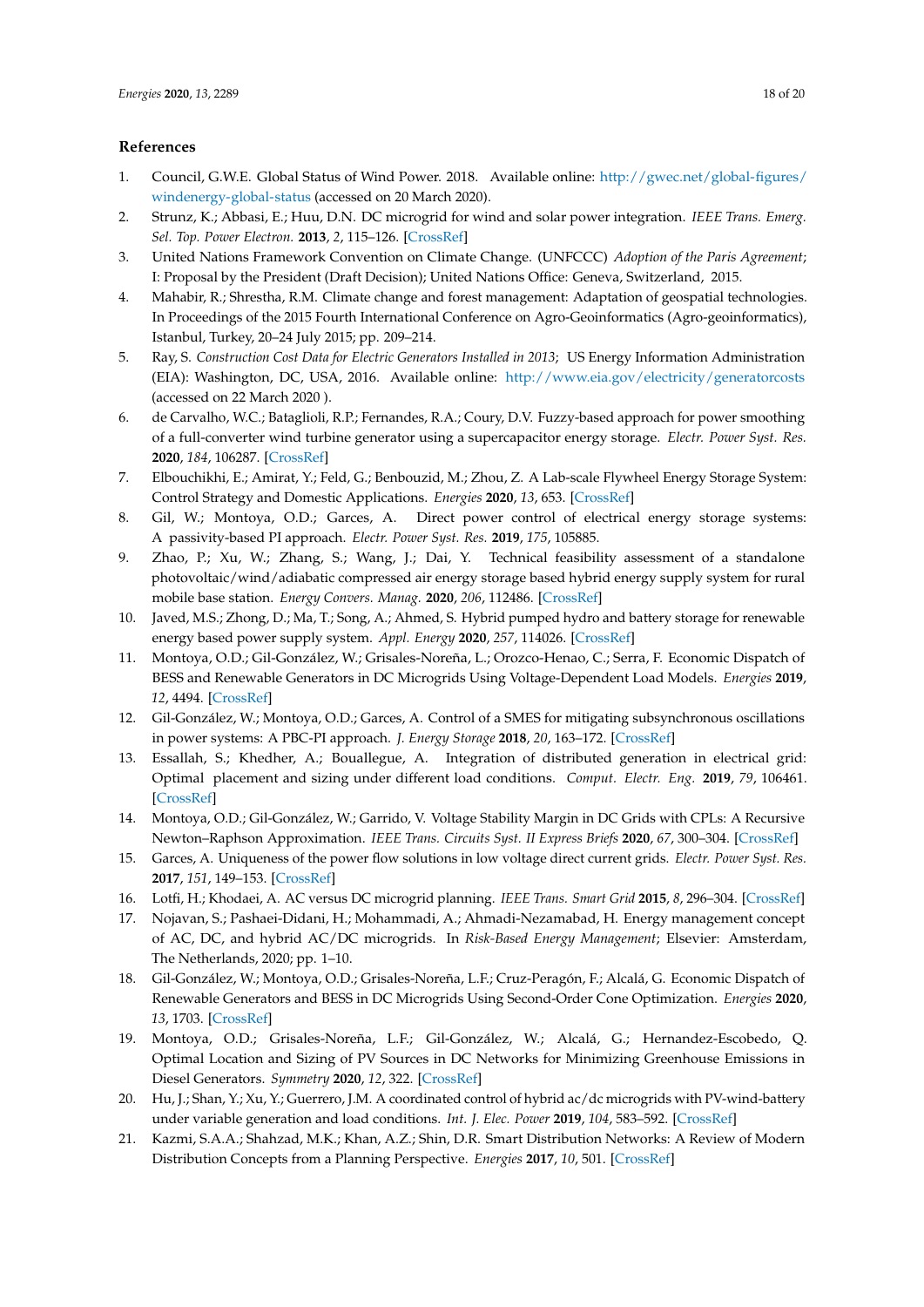- <span id="page-18-0"></span>22. Siano, P.; Rigatos, G.; Piccolo, A. Active Distribution Networks and Smart Grids: Optimal Allocation of Wind Turbines by Using Hybrid GA and Multi-Period OPF. In *Atlantis Computational Intelligence Systems*; Atlantis Press: Paris, France, 2012; pp. 579–599. [\[CrossRef\]](http://dx.doi.org/10.2991/978-94-91216-77-0_27)
- <span id="page-18-1"></span>23. Becker, D.J.; Sonnenberg, B.J. DC microgrids in buildings and data centers. In Proceedings of the 2011 IEEE 33rd International Telecommunications Energy Conference (INTELEC), Amsterdam, The Netherlands, 9–13 October 2011; pp. 1–7.
- <span id="page-18-2"></span>24. Noritake, M.; Yuasa, K.; Takeda, T.; Hoshi, H.; Hirose, K. Demonstrative research on DC microgrids for office buildings. In Proceedings of the 2014 IEEE 36th International Telecommunications Energy Conference (INTELEC), Vancouver, BC, Canada, 28 September–2 October 2014; pp. 1–5.
- <span id="page-18-3"></span>25. Mackay, L.; van der Blij, N.H.; Ramirez-Elizondo, L.; Bauer, P. Toward the Universal DC Distribution System. *Electr. Power Compon. Syst.* **2017**, *45*, 1032–1042. [\[CrossRef\]](http://dx.doi.org/10.1080/15325008.2017.1318977)
- <span id="page-18-4"></span>26. Jing, W.; Lai, C.H.; Wong, S.H.W.; Wong, M.L.D. Battery-supercapacitor hybrid energy storage system in standalone DC microgrids: A review. *IET Renew. Power Gener.* **2017**, *11*, 461–469. [\[CrossRef\]](http://dx.doi.org/10.1049/iet-rpg.2016.0500)
- <span id="page-18-5"></span>27. Weaver, W.W.; Robinett, R.D.; Parker, G.G.; Wilson, D.G. Energy storage requirements of dc microgrids with high penetration renewables under droop control. *Int. J. Electr. Power Energy Syst.* **2015**, *68*, 203–209. [\[CrossRef\]](http://dx.doi.org/10.1016/j.ijepes.2014.12.070)
- <span id="page-18-6"></span>28. Li, Y.; Meng, K.; Dong, Z.Y.; Zhang, W. Sliding Framework for Inverter-Based Microgrid Control. *IEEE Trans. Power Syst.* **2020**, *35*, 1657–1660. [\[CrossRef\]](http://dx.doi.org/10.1109/TPWRS.2020.2965762)
- <span id="page-18-7"></span>29. Azimi, S.M.; Hamzeh, M. Adaptive Interconnection and Damping Assignment Passivity-Based Control of Interlinking Converter in Hybrid AC/DC Grids. *IEEE Syst. J.* **2020**. [\[CrossRef\]](http://dx.doi.org/10.1109/JSYST.2019.2961314)
- <span id="page-18-8"></span>30. Guo, Z.; Li, S.; Zheng, Y. Feedback linearization based distributed model predictive control for secondary control of islanded microgrid. *Asian J. Control* **2020**. [\[CrossRef\]](http://dx.doi.org/10.1002/asjc.1906)
- <span id="page-18-9"></span>31. Garcés, A. Convex Optimization for the Optimal Power Flow on DC Distribution Systems. In *Handbook of Optimization in Electric Power Distribution Systems*; Springer: Cham, Switzerland, 2020; pp. 121–137.
- <span id="page-18-10"></span>32. Chen, C.; Duan, S.; Cai, T.; Liu, B.; Hu, G. Optimal Allocation and Economic Analysis of Energy Storage System in Microgrids. *IEEE Trans. Power Electron.* **2011**, *26*, 2762–2773. [\[CrossRef\]](http://dx.doi.org/10.1109/TPEL.2011.2116808)
- <span id="page-18-11"></span>33. Gil-González, W.; Montoya, O.D.; Holguín, E.; Garces, A.; Grisales-Noreña, L.F. Economic dispatch of energy storage systems in dc microgrids employing a semidefinite programming model. *J. Energy Storage* **2019**, *21*, 1–8. [\[CrossRef\]](http://dx.doi.org/10.1016/j.est.2018.10.025)
- <span id="page-18-12"></span>34. Li, Y.; Wang, C.; Li, G.; Wang, J.; Zhao, D.; Chen, C. Improving operational flexibility of integrated energy system with uncertain renewable generations considering thermal inertia of buildings. *Energy Convers. Manag.* **2020**, *207*, 112526. [\[CrossRef\]](http://dx.doi.org/10.1016/j.enconman.2020.112526)
- <span id="page-18-13"></span>35. Montoya, O.D.; Grajales, A.; Garces, A.; Castro, C.A. Distribution Systems Operation Considering Energy Storage Devices and Distributed Generation. *IEEE Latin Am. Trans.* **2017**, *15*, 890–900. [\[CrossRef\]](http://dx.doi.org/10.1109/TLA.2017.7910203)
- <span id="page-18-14"></span>36. Grisales-Noreña, L.; Montoya, O.D.; Gil-González, W. Integration of energy storage systems in AC distribution networks: Optimal location, selecting, and operation approach based on genetic algorithms. [\[CrossRef\]](http://dx.doi.org/10.1016/j.est.2019.100891)
- <span id="page-18-15"></span>37. Garcés, A.; Montoya, O.D. A Potential Function for the Power Flow in DC Microgrids: An Analysis of the Uniqueness and Existence of the Solution and Convergence of the Algorithms. *J. Control. Autom. Electr. Syst.* **2019**, *30*, 794–801. [\[CrossRef\]](http://dx.doi.org/10.1007/s40313-019-00489-4)
- <span id="page-18-16"></span>38. Zia, M.F.; Elbouchikhi, E.; Benbouzid, M.; Guerrero, J.M. Energy management system for an islanded microgrid with convex relaxation. *IEEE Trans. Ind. Appl.* **2019**, *55*, 7175–7185. [\[CrossRef\]](http://dx.doi.org/10.1109/TIA.2019.2917357)
- <span id="page-18-17"></span>39. Montoya, O.D.; Gil-González, W.; Grisales-Noreña, L. Relaxed convex model for optimal location and sizing of DGs in DC grids using sequential quadratic programming and random hyperplane approaches. *Int. J. Electr. Power Energy Syst.* **2020**, *115*, 105442. [\[CrossRef\]](http://dx.doi.org/10.1016/j.ijepes.2019.105442)
- <span id="page-18-18"></span>40. Luna, A.C.; Diaz, N.L.; Andrade, F.; Graells, M.; Guerrero, J.M.; Vasquez, J.C. Economic power dispatch of distributed generators in a grid-connected microgrid. In Proceedings of the 2015 9th International Conference on Power Electronics and ECCE Asia (ICPE-ECCE Asia), Seoul, Korea, 1–5 June 2015; pp. 1161–1168.
- <span id="page-18-19"></span>41. Montoya, O.D.; Gil-González, W.; Grisales-Noreña, L. An exact MINLP model for optimal location and sizing of DGs in distribution networks: A general algebraic modeling system approach. *Ain Shams Eng. J.* **2019**. [\[CrossRef\]](http://dx.doi.org/10.1016/j.asej.2019.08.011)